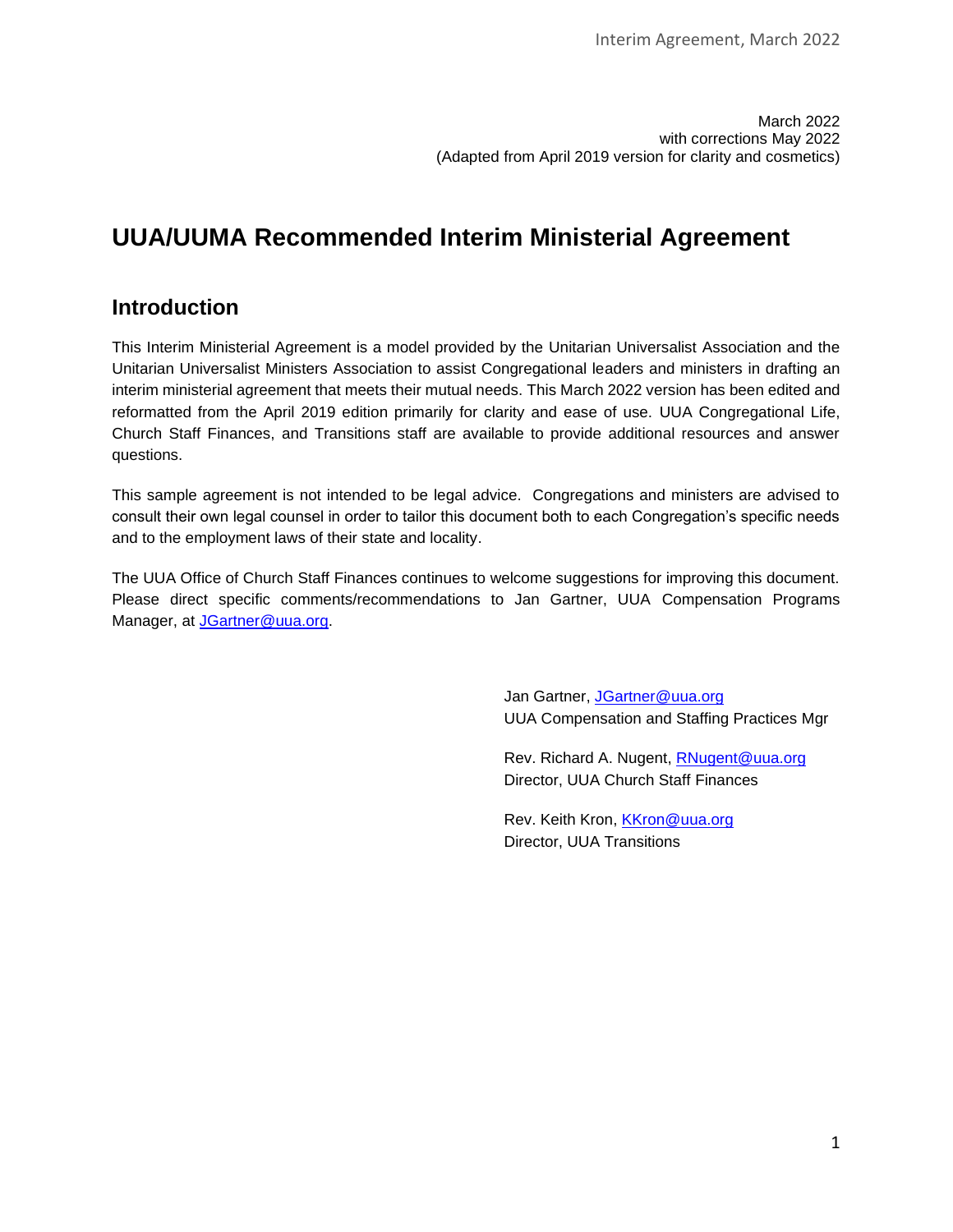# **Interim Ministerial Agreement**

[Name of Congregation, City/State] ("The *Congregation") AND* [Name of Interim Minister] *("The Minister*") jointly enter into this covenantal agreement.

## **1. GOALS AND RELATIONSHIPS**

## **1.1 Intent**

The intent of this Agreement is to set forth the responsibilities and obligations of the Minister to the Congregation and of the Congregation to the Minister. The relationship between the Congregation and the Minister must be grounded in open communication and mutual trust.

## **1.2 Shared Leadership**

**1.2.1** Consistent with our understanding of the covenant that binds us in an evolving living tradition, the Minister and the Congregation share the leadership and ministry of the Congregation. The relationship of the Minister and the Congregation will be in accordance with Unitarian Universalist Ministers Association (UUMA) Guidelines for the Conduct of Ministry. (See [https://www.uuma.org/guidelines.](https://www.uuma.org/guidelines))

**UUMA Guidelines:** All ministers are encouraged to join the UUMA and congregations are urged to budget professional expenses sufficient for ministers to maintain UUMA membership. The benefits of ministerial membership in the UUMA include support for their ministries, continuing education opportunities, collegial relationships, and participation in UUMA business, all of which strengthen ministry for the benefit of congregations.

**1.2.2** The Congregation looks to the Minister to provide:

- Spiritual leadership,
- Historical and theological perspective,
- Assistance with setting and implementing the congregation's mission,
- Guidance in navigating through the work of the interim period,
- Oversight of the Congregation's programs,
- Leadership of the staff team, and
- Administration of the Congregation's business operations in collaborative partnership with lay leaders and staff.

**1.2.3** The Minister looks to members of the Congregation to:

- Live out the Congregation's mission and vision,
- Demonstrate effective leadership,
- Enthusiastically engage in the work of the interim period,
- Be open to change,
- Broaden the meaning of community, and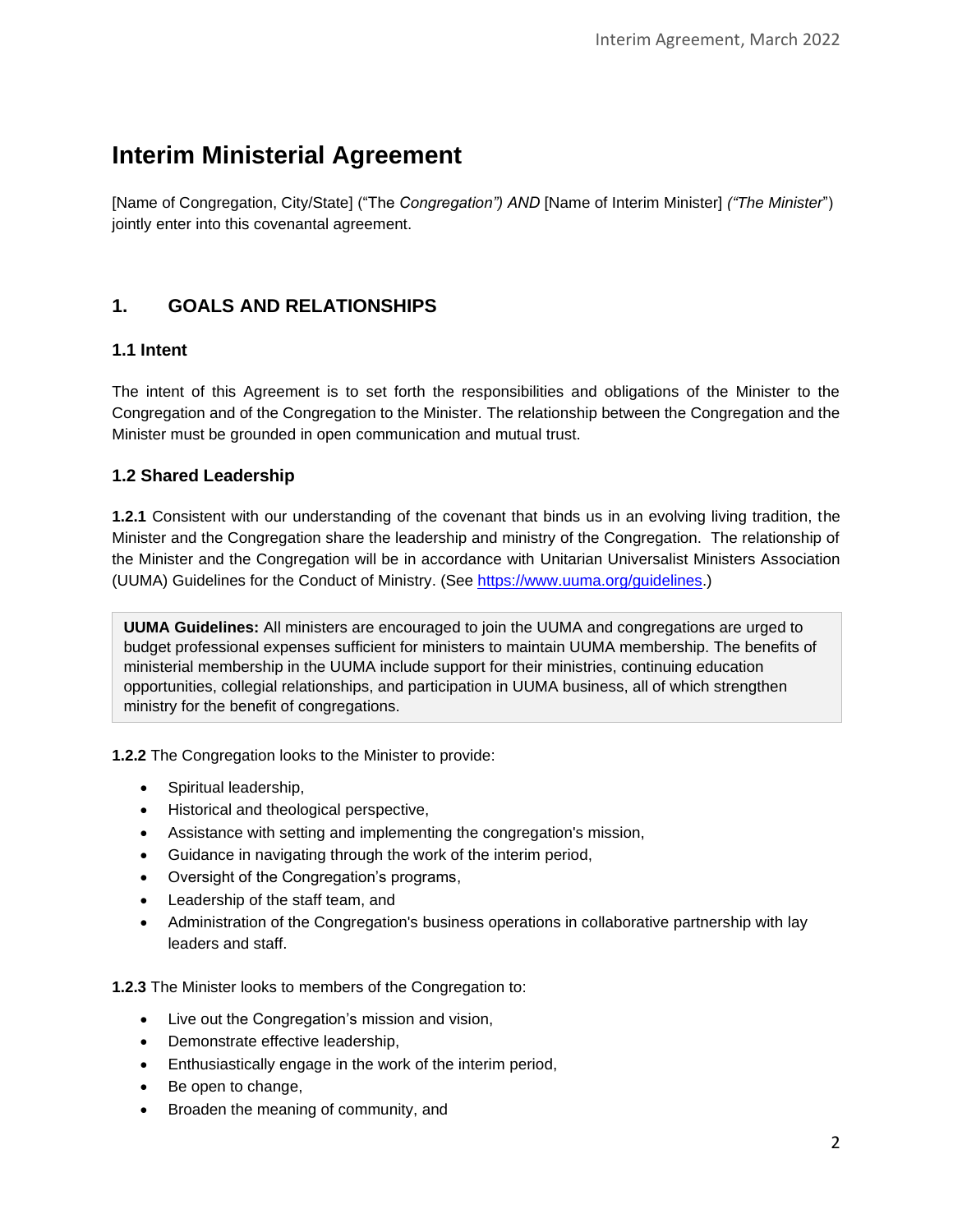• Communicate issues or concerns in a forthright and respectful manner through established communication channels.

**1.2.4** The Board commits to remaining in covenant with the Minister and holding members of the Board as well as the Congregation to behavior that is respectful of the Minister and of the office and consistent with Unitarian Universalist values.

**1.2.5** The Board commits to working with the Interim Minister to fully engage in the work of the interim period including:

1.2.5.1 Heritage: Reviewing how the Congregation has been shaped and formed; encouraging and hearing all of the stories about the Congregation's past, as the foundation upon with the present rests; and embracing the rich variety that makes up the Congregation.

1.2.5.2 Leadership: Reviewing the membership needs and its ways of organizing and developing new and effective leadership; providing opportunity for individuals and the Congregational organization to examine the types of leadership needed for new leaders to emerge, and for seasoned leaders to recommit or to refocus their gifts.

1.2.5.3 Mission: Defining and redefining sense of purpose and direction; clarifying the faith community's identity and core values; working to develop, update, and revitalize mission and vision statements; and reviewing strategic and tactical plans including stewardship and the financial health of the congregation.

1.2.5.4 Connections: Discovering and revitalizing all the association, interfaith, and community relationships a congregation builds outside of itself; and re-assessing old links and considering new ones.

1.2.5.5 Future: Developing congregational and pastoral profiles that position the congregation for its next ministry, including a healthy and honest assessment of the other focus points so that the congregation can turn its energy toward proactive decision-making for the future.

In addition to the full array of responsibilities expected of all congregational ministers, interim ministers have additional developmental tasks specific to interim ministry. These tasks have been developed over time by the Interim Ministry Network and adopted by the UUMA Transitions Chapter.

#### **1.3 Monitoring and Nurturing the Health of the Ministry**

**1.3.1 Transitions Team:** In consultation with the Minister, the Board shall appoint a Transitions Team of congregational members who are well-known, respected, and not members or spouses/partners of the current Board. The Transitions Team will help facilitate the work that the Congregation will undertake during this interim period.

**1.3.2 Interim Progress Appraisals:** The Minister and designated leaders from the Board and/or Transitions Team will complete Interim Progress Appraisals according to the process and schedule outlined in the Transitional Ministry Handbook.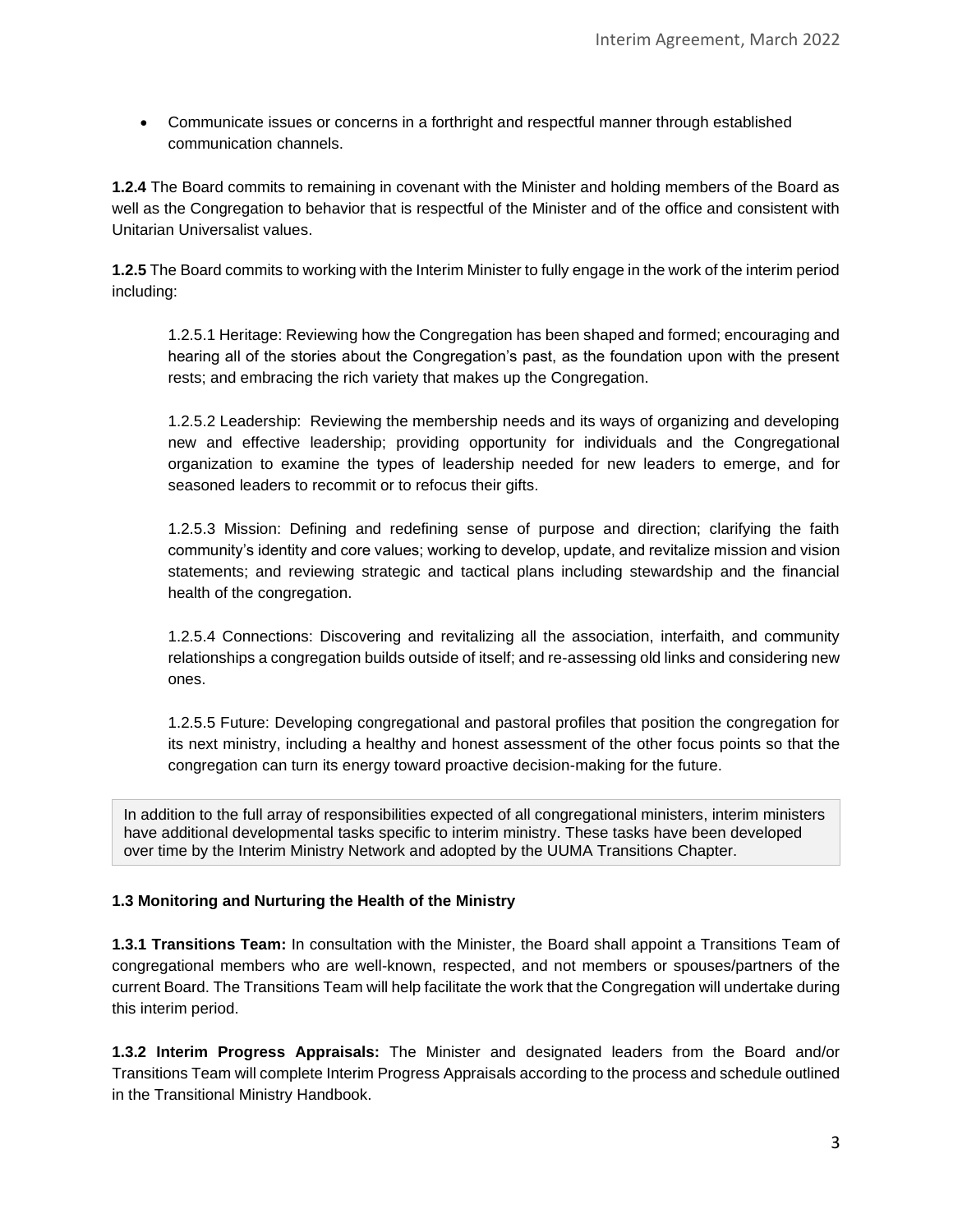A variety of resources are available. Contact your Congregational Life staff for guidance and resources on assessments.

The Transitional Ministry Handbook can be found at: [https://www.uua.org/sites/live](https://www.uua.org/sites/live-new.uua.org/files/transitional_ministry_handbook.pdf)[new.uua.org/files/transitional\\_ministry\\_handbook.pdf.](https://www.uua.org/sites/live-new.uua.org/files/transitional_ministry_handbook.pdf)

**1.4 Start-Up:** As soon as feasible, the Minister, the Board, the Transitions Team, and other appropriate congregational leaders and staff will set aside time to explore the history, culture, and norms of the Congregation, discuss the sharing of power, authority, and responsibilities, finalize reasonable goals for this period of ministry, and begin planning for the periodic review and renewal of the ministry of the **Congregation.**

**1.5 Anti-Racism, Anti-Oppression and Multicultural Awareness:** The Board and the Minister commit to addressing the systemic prejudices and biases found within all parts of society. This work includes ensuring that the Minister(s), staff, and members are trained to understand, welcome, and better serve an increasingly diverse community.

The Board and Interim Minister will continually address the ways that systems of oppression within and beyond our Congregation are perpetuated and agree to collaborate on a joint process of reflection to ensure progress. This includes, but is not limited to, the ways in which the characteristics of dominant cultures live in our practices, systems, procedures, and lives.

When congregations hire ministers who themselves hold historically or currently marginalized identities, the minister will be free to determine the extent to which they are called to lead in dismantling injustices related to the minister's own identities.

Historically and currently marginalized identities include, but are not limited to, those held by Black, indigenous, and people of color, people who are trans, genderqueer, or nonbinary; LGBTQ people; women; fat people; poor and working class people; neurodivergent people; people living with disabilities; and many others.

The Congregation may begin by examining its own policies and practices that have hindered living our Unitarian Universalist values. This might include an analysis of lessons learned from past efforts to become more equitable and diverse, a review of Congregational hiring decisions, development of hiring practices and procedures for mitigating bias, and a commitment to increase the capacity of all staff and leaders to serve a diverse Congregation with emotional intelligence and cultural competence. Resources are available through the UUA Congregational Life staff. The congregation should also explore local resources, particularly those from communities of color or other historically marginalized groups.

**1.6 Ongoing Dialogue:** The Board and Interim Minister recognize the different cultural, racial/ethnic, ability, gender, sexual orientation, generational, economic, social, and theological experiences and identities that exist within our congregation, aware that these differences can be sources of both strength and challenge.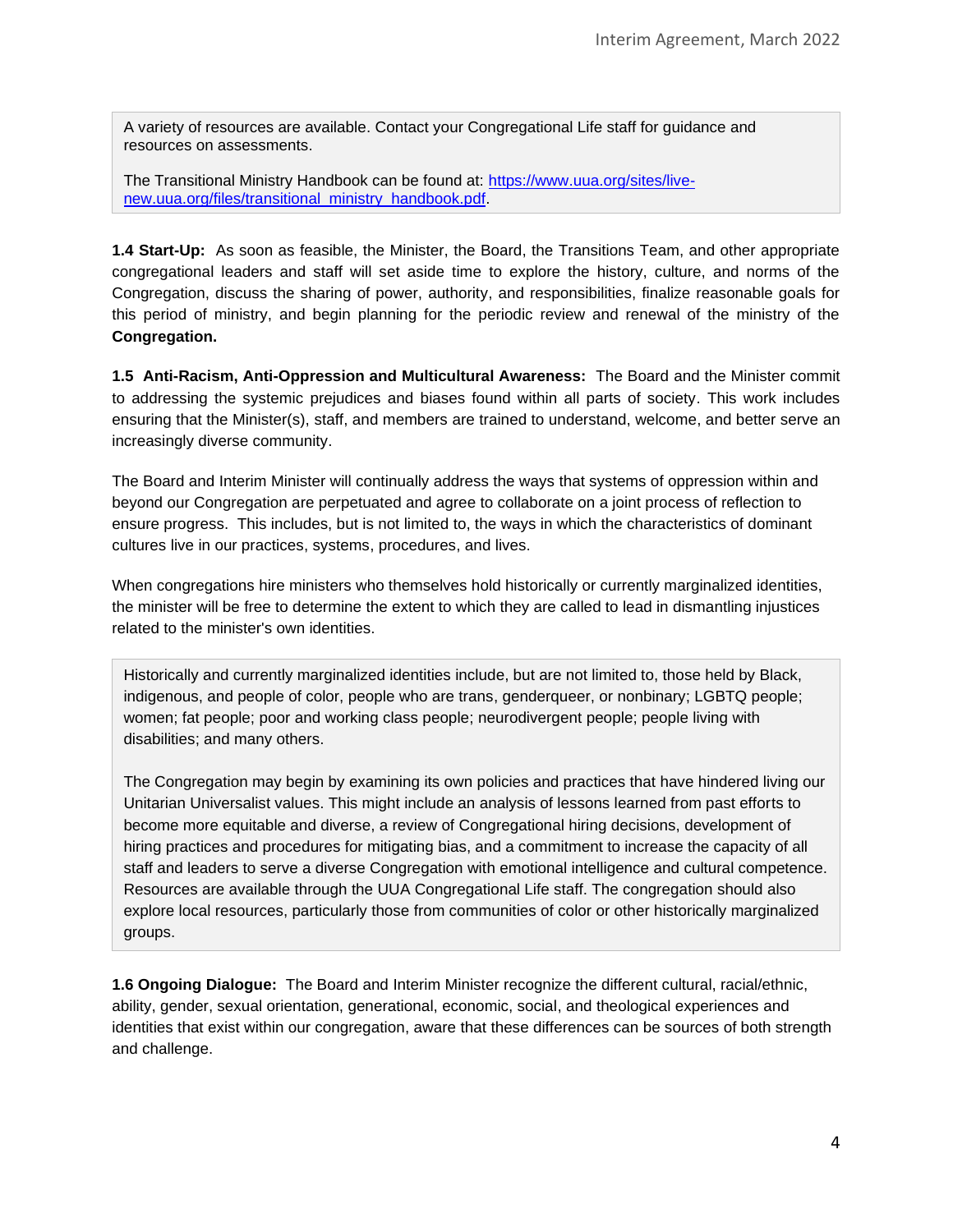- The Board, the Interim Minister, and the Transitions Team commit to honest and ongoing communication about how identity and power impact and shape the congregation.
- The Board and Interim Minister commit to addressing concerns that arise, recognizing that conflict is inherent to a diverse community.
- Congregational leaders will consider how differences in identity, experience, or power might be a factor in any conflict.
- The Board and Interim Minister will hold themselves accountable to our shared values and may seek an outside facilitator from the UUA or other mutually agreeable organization.

Increasingly, conflicts involving congregational staff, including the minister, seem exacerbated or even triggered by different life experiences, identities, and expectations. Congregational leadership need to be attuned to this possibility, and promptly address it with outside facilitators if necessary.

# **2. RESPONSIBILITIES**

## **2.1 Services to the Board and Leadership Groups**

**2.1.1 Board:** The Interim Minister will be an ex officio member, without vote, of the Board. The Interim Minister will bring to the attention of the Board matters significantly affecting the life, operation, and mission of the Congregation.

**2.1.2 Committees/Teams:** The Interim Minister will be an ex officio member, without vote, of all committees, task forces, or teams except a Ministerial Search Committee.

- The Interim Minister will confer, as needed, with each committee on how best to work together to serve the Mission of the Congregation.
- Attendance by the Interim Minister at committee meetings is welcome, but not routinely expected.
- The unique role of the minister in advising the Nominating/Leadership Development Committee is acknowledged, as the minister is expected to have a breadth and depth of relationships and perspectives to help identify appropriate leaders for the Congregation.
- The Ministerial Search Committee will confer with the Interim Minister on the work of the interim period as it will influence the next called ministry, but neither the Committee nor the Interim Minister will discuss specific prospective candidates for the called ministry.

With respect to ministerial participation in committee meetings, congregational cultures and practices vary. Especially early in the ministry, attending group meetings is an important way for the minister to learn about the activities of the congregation.

**2.1.3 Financial Records:** The Minister will have access to all financial records, including pledges and pledge payments.

#### **2.2 Pulpit and Worship Services**

**2.2.1 Free Pulpit:** The pulpit is free. The Minister is expected to express personal and faith values, views, and commitments that are consistent with our understanding of our evolving living tradition without fear or favor.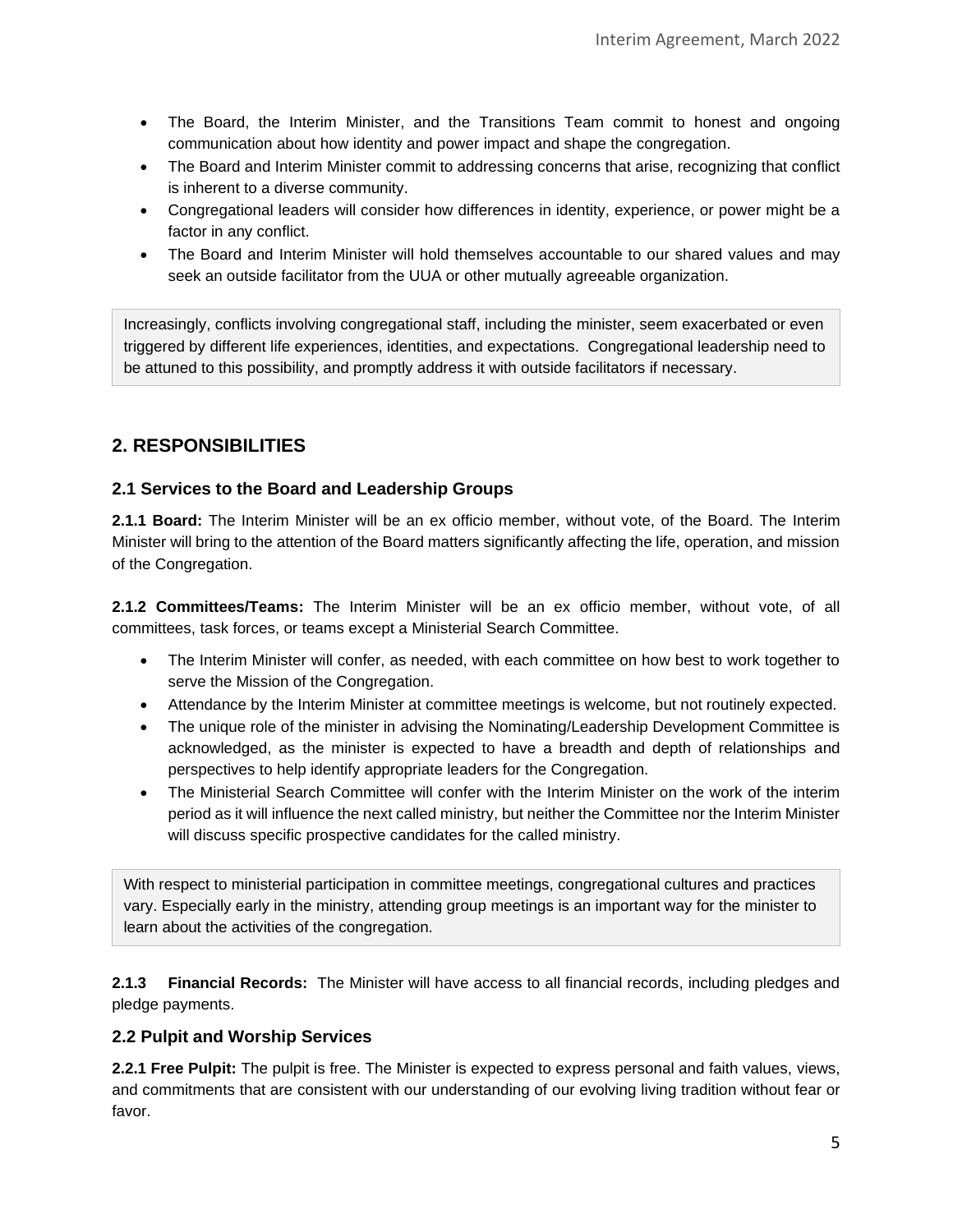The concept of freedom of the pulpit is addressed in the Congregational Governance section of Interdependence: Renewing Congregational Polity (Commission on Appraisal, 1997). See [https://www.uua.org/leadership/learning-center/governance/polity/47009.shtml.](https://www.uua.org/leadership/learning-center/governance/polity/47009.shtml)

**2.2.2 Accountability for Worship Services:** The Interim Minister is accountable for all worship services, including rites of passage, whether or not the Interim Minister is involved in planning or leading a given service. All services, including weddings and memorial services, conducted by outside officiants must be pre-approved by the Interim Minister.

Consistent accountability for worship is helpful and clarifying, especially if problems or differences in opinion arise in this essential area of congregational life. It is not intended to imply that the minister is directly responsible for planning and implementing every service!

**2.2.3 Leading Worship:** The Minister will lead or co-lead worship between 30 and 35 Sundays each year, as well as major religious holidays observed by the Congregation. This number may be reduced to enable the minister's involvement in religious education or other concurrent programming.

- The Minister will be off and relieved of all responsibilities on at least one Sunday per month, as well as Sundays while on vacation and study leave.
- The Minister will be relieved of all responsibilities for up to four Sundays each year to participate in denominational activities such as UUA General Assembly and regional meetings, collegial gatherings, or UUA/UUMA committees.
- The Minister will communicate the dates of Sundays away in advance to the Board.

30 to 35 Sundays is a typical schedule which takes into account monthly Sundays off, vacation and study leave, and denominational activities. Based on the priorities of your congregation, and with careful attention to overall scope of work, this number could be adjusted (up or down).

**2.2.4 Reserve/National Guard Service** (Add if the Minister serves as a Reserve or National Guard Chaplain): The Board and Minister recognize the benefits and challenges of having a Minister serve as a Chaplain in the Reserve or National Guard. The Board and Minister will work together to ensure the needs of the Congregation are met during periods of military service by the Minister.

UU ministers serving as Chaplains in the National Guard or Reserves are required to commit a minimum of one weekend a month for training responsibilities or other term as required by law or lawful authority. The UUA recommends that the language of the Agreement and benefits provided for Ministers in guard and reserve positions be reviewed at the time for compliance with law. The UUA recommends considering such training as weeks away for denominational activities or study leave. For guidance, see the UUA Guidelines for Reserve and Guard Chaplain Support: [https://www.uua.org/sites/live-new.uua.org/files/uua-approved-reserve-guidelines-20160616.pdf.](https://www.uua.org/sites/live-new.uua.org/files/uua-approved-reserve-guidelines-20160616.pdf)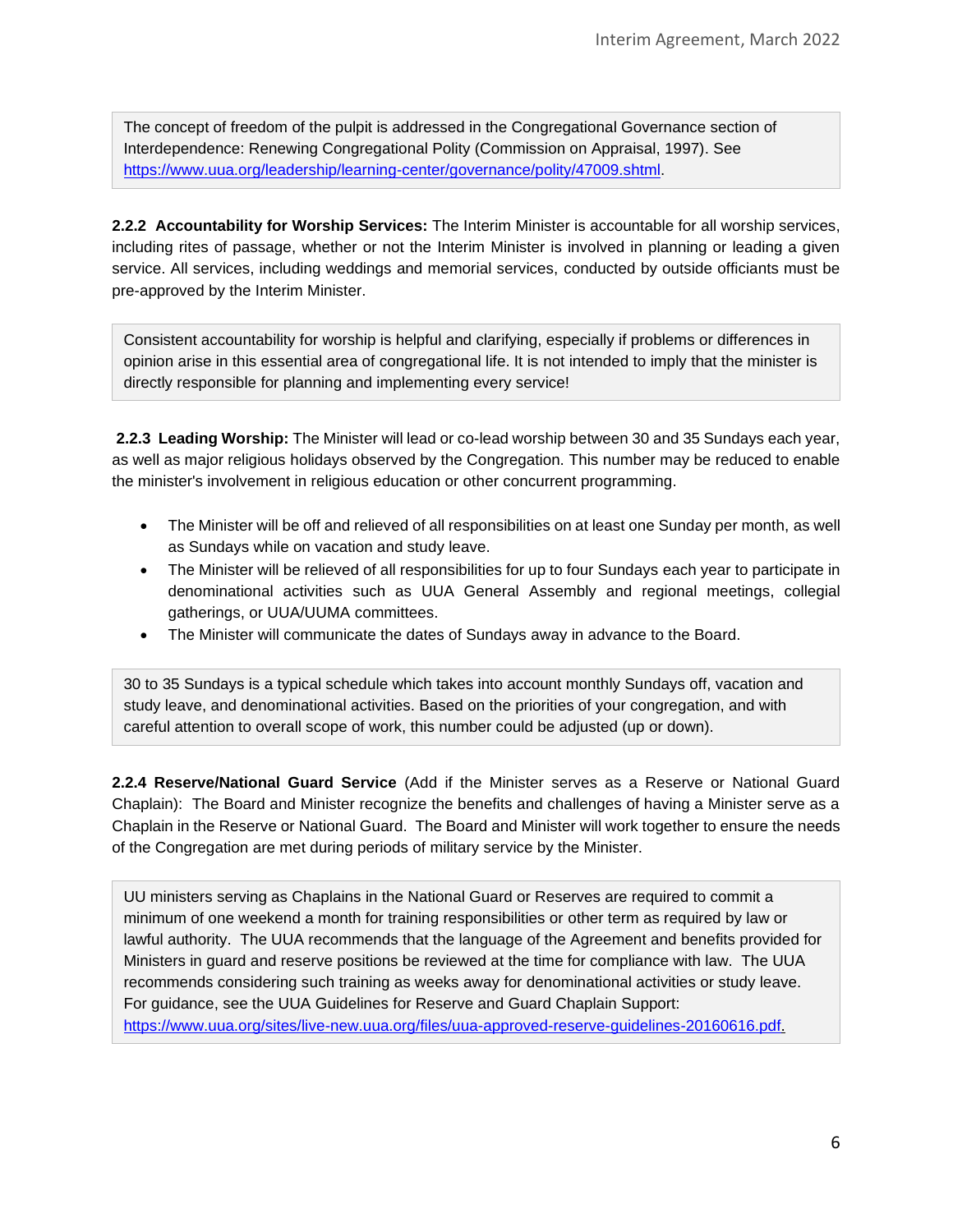## **2.3 Other Ministerial Services**

The Minister will conduct rites of passage, including weddings, child dedications, and memorial services as well as provide pastoral care services, including crisis intervention and visitation of the homebound, sick, dying, and bereaved, both directly and in conjunction with the Congregation's pastoral care program.

- The Minister will maintain awareness of personal limitations and boundaries, referring members for professional counseling and other specialized services as appropriate.
- The Minister will provide such ministerial services and counseling to members of the Congregation without fee or honorarium.
- The Minister may charge a fee when rites of passage, pastoral care services, and other ministerial services are provided to non-members of the Congregation.

Regarding fees charged for non-members, see the UUMA's Scale of Recommended Fees for Professional Services: [https://www.uuma.org/page/professionalfees.](https://www.uuma.org/page/professionalfees)

#### **2.4 Community Activities**

The Interim Minister may serve in the community beyond the Congregation and will inform the Board of such action through periodic reports.

#### **2.5 Relationship to Congregational Staff**

#### **2.5.1 Minister's Role:** *(Choose 2.5.1a OR 2.5.1b.)*

**2.5.1.a** The Congregation operates under policy governance, and the Minister serves as Lead Executive/CEO operating consistent with the policies, authorities, and limitations adopted by the Board. The Minister is responsible for ensuring appropriate implementation and management of policies regarding staff, including staffing practices, maintenance of all personnel records, clear and accurate job descriptions, timely enrollment of eligible staff in offered benefit plans, annual compensation reviews, staff evaluations, and a dispute resolution process. The Minister has authority to hire, discharge, change the compensation of Congregational staff or implement other major personnel-related changes consistent with Board Policies.

**2.5.1.b** The Minister is Head-of-Staff and is responsible for the development of equitable and appropriate policies and the supervision of staff. The Minister may delegate supervision of individual staff members. The Minister is responsible for ensuring appropriate management and supervision of staff including development of appropriate policies and practices, maintenance of all personnel records, clear and accurate job descriptions, timely enrollment of eligible staff in offered benefit plans, annual compensation reviews, staff evaluations, and a dispute resolution process. The Minister has authority to hire, discharge, change the compensation of Congregational staff or implement other major personnel-related changes in consultation with the Board.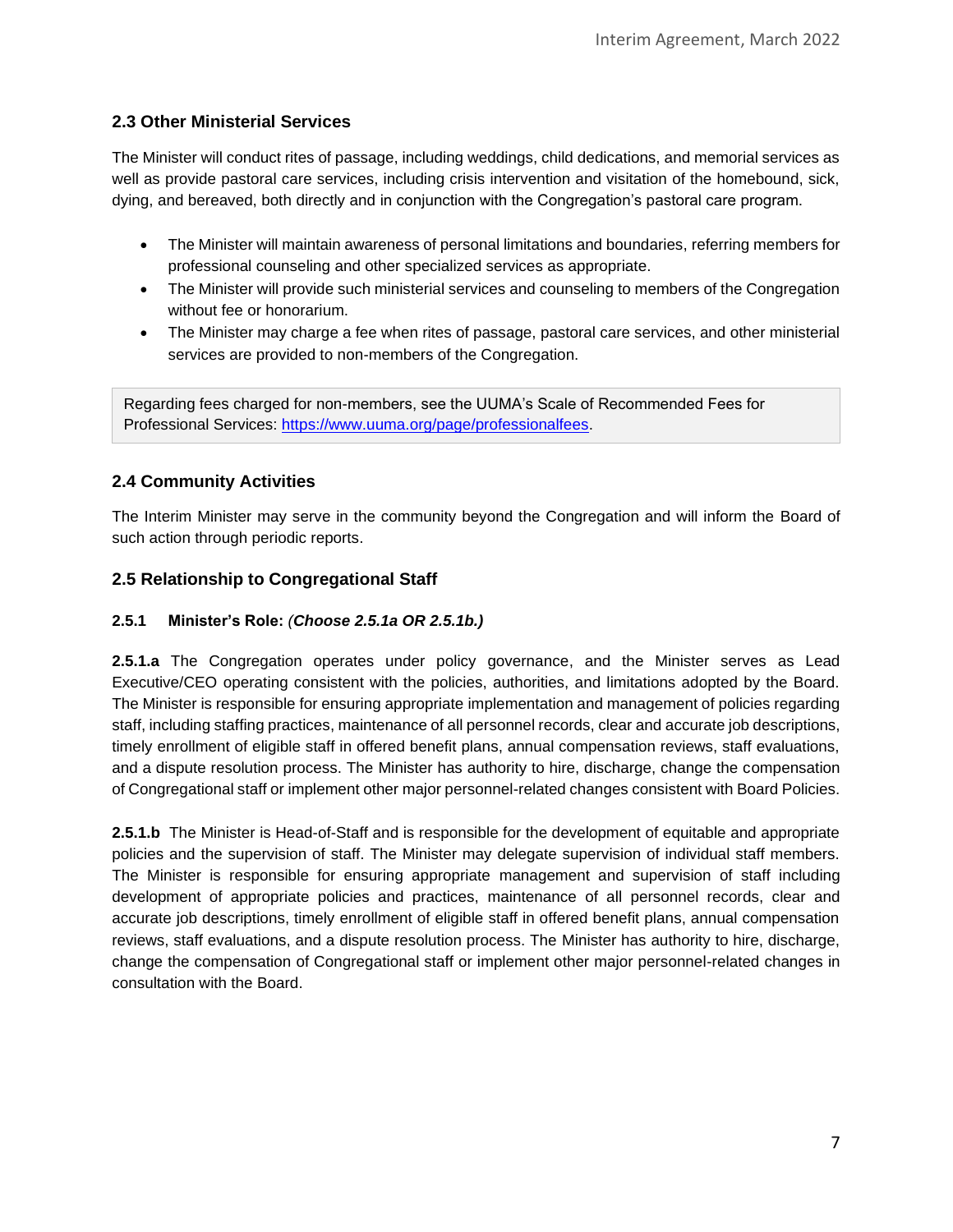Governance models, including the role and authority of the Minister, vary greatly from congregation to congregation. In adopting language for this section of the Agreement, Congregational leaders need to be clear about the role of the Minister in Congregational Governance. Consider how consistency, clarity, and accountability for staff supervision and support – as well as alignment of mission and goals across programmatic areas – occur. UUA Congregational Life Staff, including your Transitions Coach, and your Interim/Developmental Minister are available to help your leadership team review your current governance structure, consider other governance models, and help you to settle upon the appropriate management role for your next called Minister.

It is important to be clear about the Minister's gifts and limitations. Some ministers will be great CEOs and some may rather hire/assign someone else as lead executive. Clarity of role and expectations will help things run smoothly.

**2.5.2 Relationship to Other Staff**: The Minister, in collaboration with congregational leaders, has primary responsibility for overseeing the implementation of the vision and mission of the Congregation.

- The Minister, as staff lead, will foster a collaborative environment among staff.
- The Minister will take care that staff roles and relationships are reviewed, discussed, and renegotiated with clarity, respect, and honesty.
- The Minister will enter into a covenant with the other professionals [see box below] on staff to delineate the roles and responsibilities of each as well as the means to resolve any disagreements.
- If there are other ministers serving the Congregation, the Interim Minister will serve as lead of the ministerial team. Other ministers will report to the Interim Minister.

The definition of "professional" staff varies across congregations. It often refers to lead program and administrative staff and should include any staff who are active members in their respective professional organization.

The relationship between/among ministers is governed in part by the UUMA Guidelines and in part by their individual relationships with the Congregation. Reach out to the UUA Congregational Life staff and the UUA Transitions Director for guidance.

# **3. COMPENSATION, BENEFITS, AND PROFESSIONAL EXPENSES**

#### **3.1 Salary and the Allocations to Housing Allowance**

**3.1.1 Salary and Housing Allowance:** The Congregation will provide to the Minister an annual starting salary, including housing allowance, of \$\_\_\_\_\_\_\_\_\_\_\_\_\_. Salary and Housing shall be payable [monthly on or before (date), or semi-monthly beginning on (date)].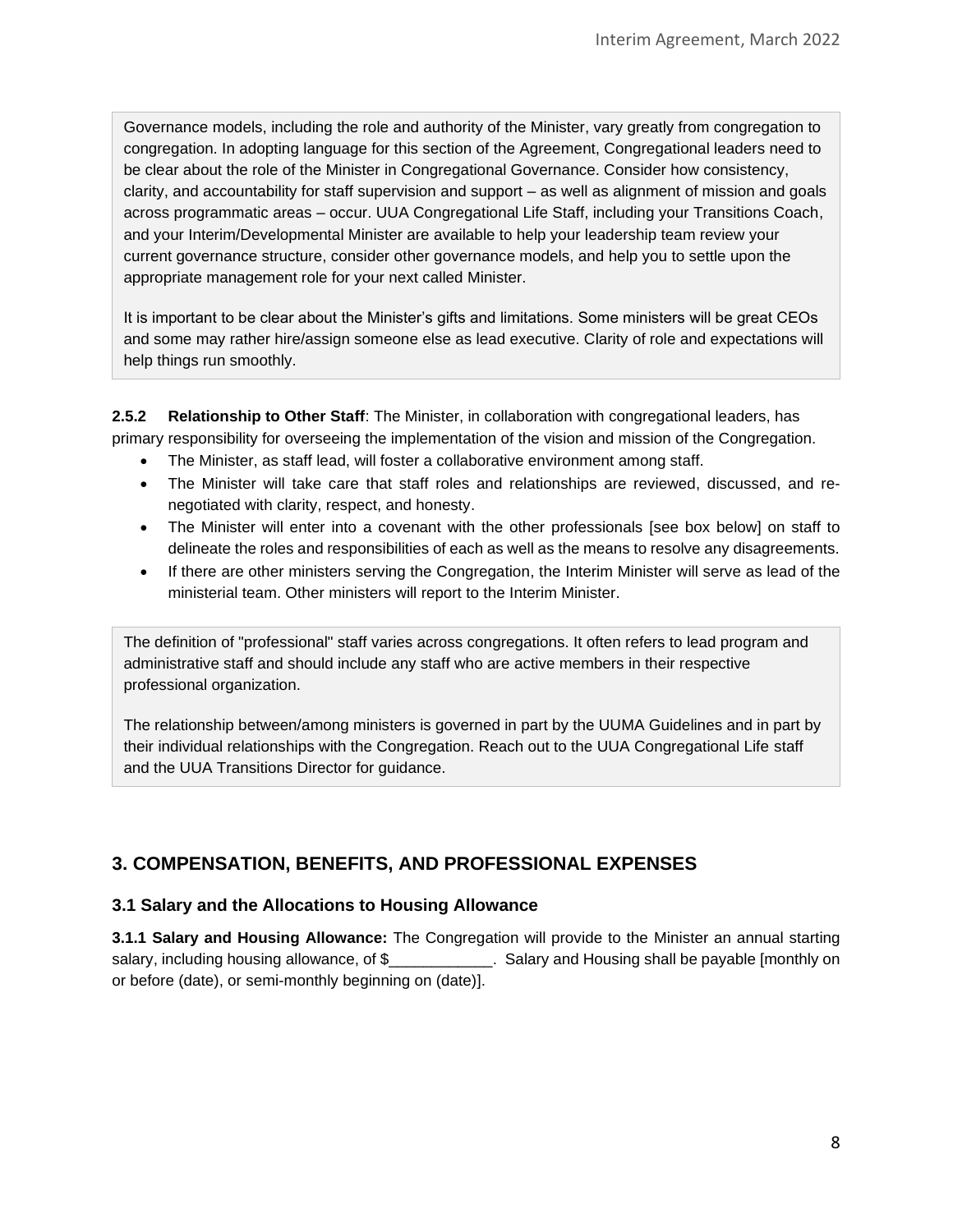Several special tax provisions apply to ministers. See the following articles for an explanation of the Housing Allowance:

- Ministerial Compensation 101: [https://www.uua.org/leadership/library/ministerial](https://www.uua.org/leadership/library/ministerial-compensation)[compensation](https://www.uua.org/leadership/library/ministerial-compensation)
- Housing Allowance: [https://www.uua.org/leadership/library/housing-allowance.](https://www.uua.org/leadership/library/housing-allowance)

#### **Select 3.1.1.a or 3.1.1.b**, **below.**

**3.1.1.a Housing Allowance**: Consistent with federal law, the Board will annually designate a portion of salary as a Housing Allowance once the Minister has ascertained the expected cost of housing.

*OR*

**3.1.1.b Parsonage**: The Minister will have free use of the parsonage at [address]. The fair rental value of the Parsonage is estimated at \$\_\_\_\_\_\_\_\_\_ and may be adjusted annually by the Board as appropriate. All reasonable and necessary maintenance and repairs will be performed promptly at the Congregation's expense. In addition, the Congregation will provide a Parsonage Allowance of \$\_\_\_\_\_\_\_\_\_\_\_ to be used by the Minister for utilities, cable, phone and internet, lawn care, snow removal, and other incidental expenses associated with the Parsonage.**3.2 Employee Benefits and Professional Expenses:**  Consistent with UUA Compensation Standards, the Congregation agrees to provide employee benefits as follows**:**

UUA Compensation Standards include these Benefit Recommendations: [https://www.uua.org/leadership/library/benefit-recommendations.](https://www.uua.org/leadership/library/benefit-recommendations)

**3.2.1 Payment-in-Lieu of Social Security/Medicare Tax**: The Congregation will make a [per paycheck/monthly/quarterly] payment-in-lieu of the employer's FICA payment. This payment to the Minister is currently 7.65 percent of salary and housing up to the Social Security tax cap and 1.45% of the excess.

Several special tax provisions apply to ministers. Refer to Ministerial Compensation 101 for an explanation of the payment in lieu of FICA (or Self-Employment Tax Offset): [https://www.uua.org/leadership/library/ministerial-compensation.](https://www.uua.org/leadership/library/ministerial-compensation)

The salary cap for the Social Security portion of FICA (6.2%) is \$142,800 in 2021. The Medicare portion is 1.45% on compensation up to \$200,000 for single taxpayers (\$250,000 for married filing jointly) and 2.34% above that threshold. Congregations CANNOT pay FICA directly for the minister to the IRS. The in-lieu payment is paid directly to the minister, who pays quarterly self-employment taxes.

**3.2.2 Retirement Contribution:** The Congregation will make contributions to a qualified church retirement plan. All eligibility and participation requirements will be adhered to, as determined by the Plan Sponsor and pursuant to the applicable plan documents and federal law. Contributions will be submitted by the applicable federally-regulated due date for each contribution type.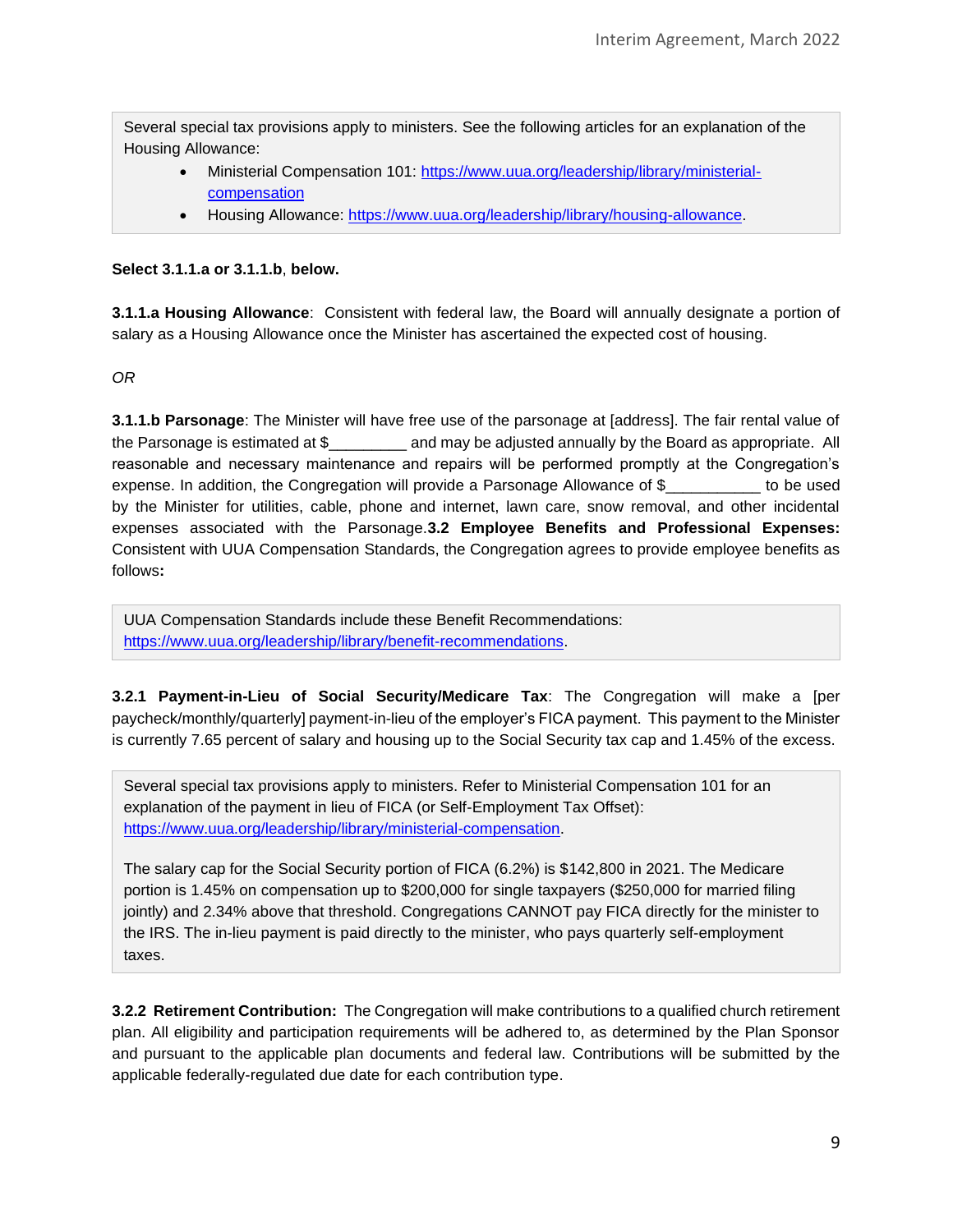The recommended employer contribution for staff meeting eligibility requirements is **10% of salary** (and housing for ministers). UUA Compensation Standards can be found at: [https://www.uua.org/leadership/library/uua-compensation-standards.](https://www.uua.org/leadership/library/uua-compensation-standards) While 10% is the UUA recommendation, the congregation is *required* to contribute in accordance with any commitments they have made to their Plan Sponsor (UUA or other). See 3.2.2.1.

**3.2.2.1 For congregations in the UU Organizations Retirement Plan:** Consistent with the legal commitments outlined in our congregation's Employer Participation Agreement on file with the UUA Office of Church Staff Finances, the Congregation will make a \_\_\_\_\_% Employer Contribution. [And, if applicable, a \_\_\_\_\_% matching contribution and/or \_\_\_\_\_% auto-enroll.] The Congregation will define compensation in accordance with the exclusions we have designated in item 4 of that Agreement. If at any time an inconsistency is found between this Agreement and the congregation's Employer Participation Agreement, the staff or lay leader responsible for Retirement Plan administration will immediately contact the UUA Retirement Plan Director, [RetirementPlan@uua.org,](mailto:RetirementPlan@uua.org) for assistance in coming to a resolution. Along with all other employees, the Minister can authorize elective contributions through salary deferral at any time.

The UU Organizations Retirement Plan is an IRS-qualified 401(a)/(k) defined contribution church plan and is federally regulated. All employees who satisfy the Plan's Year of Eligibility Service provision (See 2.42 in the UUA Plan document) must be enrolled in the UUA Retirement Plan and all must receive the same percentage employer retirement contribution, as specified in the congregation's Employer Participation Agreement. Ministers meet the Year of Eligibility Service provision through completion of the UUA's ministerial credentialing process.

Information about Elective and Employers' Contributions, including rules for matching contributions, can be found at: [https://www.uua.org/finance/compensation/retirement/contributions.](https://www.uua.org/finance/compensation/retirement/contributions)

For congregations who have chosen auto-enrollment for their staff, see [https://www.uua.org/finance/compensation/retirement/auto-enrollment.](https://www.uua.org/finance/compensation/retirement/auto-enrollment)

**3.2.3 Insurance premiums**: The Congregation will enroll the Minister on a timely basis and pay insurance premiums as follows:

**3.2.3.1 Comprehensive Health Insurance**: Payment of 80 percent or more of the premium for comprehensive employer-provided health insurance with benefits comparable to the UUA PPO/Standard PPO Plan for the Minister and 50 percent of the additional cost of covering any dependents (spouse/partner and/or children). For employees on Medicare who are enrolled in Medicare Part A and Part B and elect the UUA's Medicare Supplement, the Congregation will pay 80% of the employee's premium for the Supplement and 50% of the additional cost of coverage for any enrolled dependents.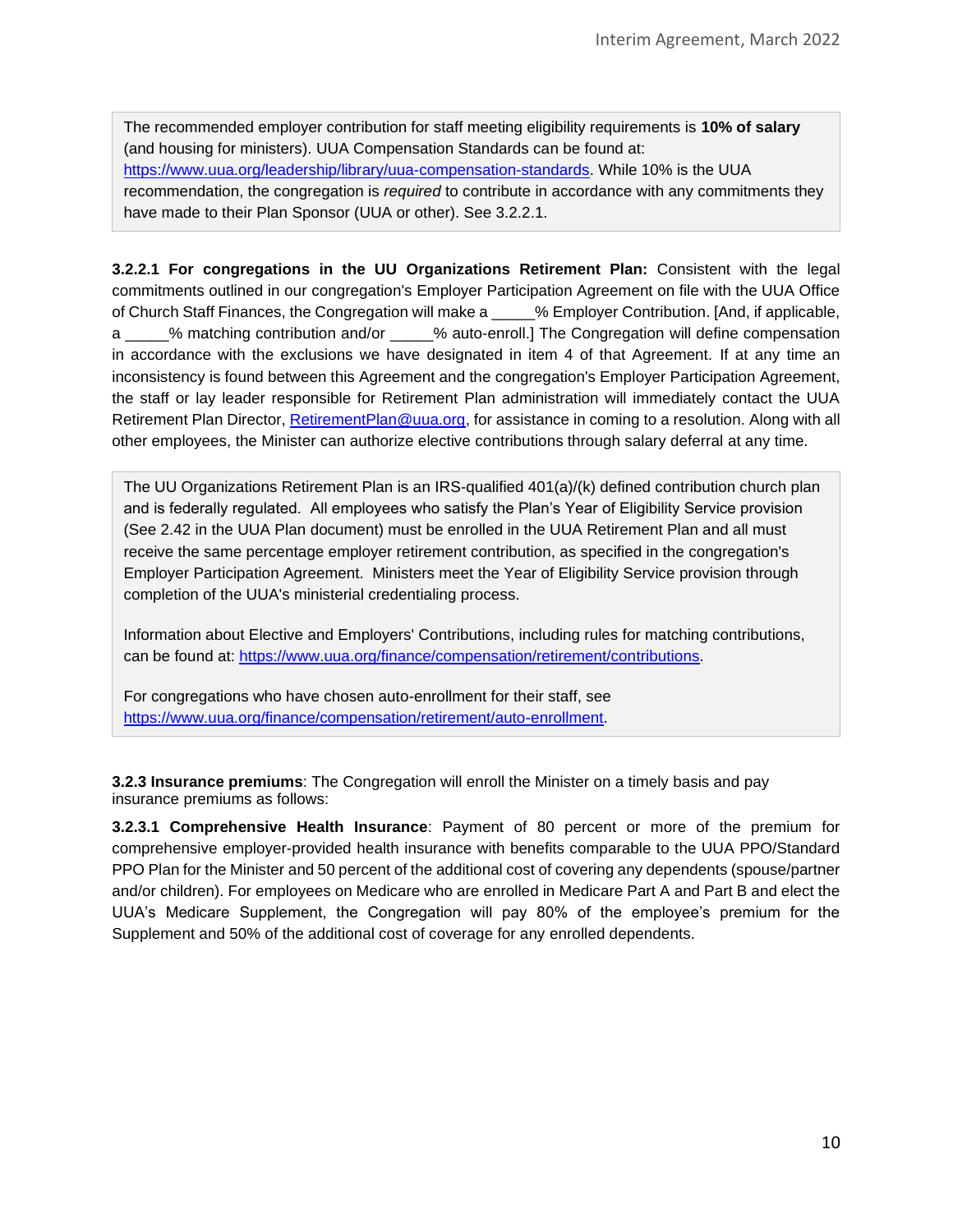Information about the UUA Health Plan can be found at: [https://www.uua.org/finance/compensation/health.](https://www.uua.org/finance/compensation/health)

We strongly discourage congregations from providing additional salary to employees who do not need health insurance. However, it is possible to reimburse employees on a tax-free basis for *the differential cost* of participating in another group insurance plan, such as a spouse's plan. See [https://www.uua.org/leadership/library/insurance-taxes,](https://www.uua.org/leadership/library/insurance-taxes) Tax-Free Reimbursement of Other Insurance section. Such a reimbursement should be offered through a policy that applies to all staff.

See Medicare reimbursement rules at: [https://www.uua.org/files/pdf/a/aca\\_8th\\_update\\_revised\\_2\\_nov\\_15.pdf.](https://www.uua.org/files/pdf/a/aca_8th_update_revised_2_nov_15.pdf)

*Note: It is illegal to reimburse employees for premiums paid for an individual health insurance plan.*

**3.2.3.2 Dental Insurance**: Payment of 80 percent or more of the insurance premium for dental insurance provided through the UUA, or its equivalent, and 50 percent of the additional cost of covering any dependents (spouse/partner and/or children).

Information about the Dental Plan offered through Guardian by the UUA can be found at: [https://www.uua.org/finance/compensation/group/dental.](https://www.uua.org/finance/compensation/group/dental)

**3.2.3.3 Long-Term Disability Insurance**: Payment of 100 percent of the premium for the long-term disability insurance provided by the UUA, or its equivalent. The premium amount will be imputed as taxable income on the Minister's W-2.

Information about the Long-Term Disability (LTD) Plan offered through Guardian by the UUA can be found at: [https://www.uua.org/finance/compensation/group/ltd.](https://www.uua.org/finance/compensation/group/ltd) Note that the UUA Long-Term Disability Plan must be offered along with Life Insurance.

Imputing (adding) the premiums on an employee's W-2 ensures that any future benefit paid (as the result of a claim) is not taxed. While not legally required, this practice is strongly recommended for all employees enrolled in LTD.

**Important!** If the minister is moving from a congregation with a different disability carrier from your congregation, be aware that pre-existing conditions may not be covered for a period of time after a change in carriers.

**3.2.3.4 Group Term Life Insurance**: Employer payment of 100 percent of premium for group life insurance provided by the UUA, or its equivalent. As required by law, the appropriate amount will be imputed as taxable income on the Minister's W-2.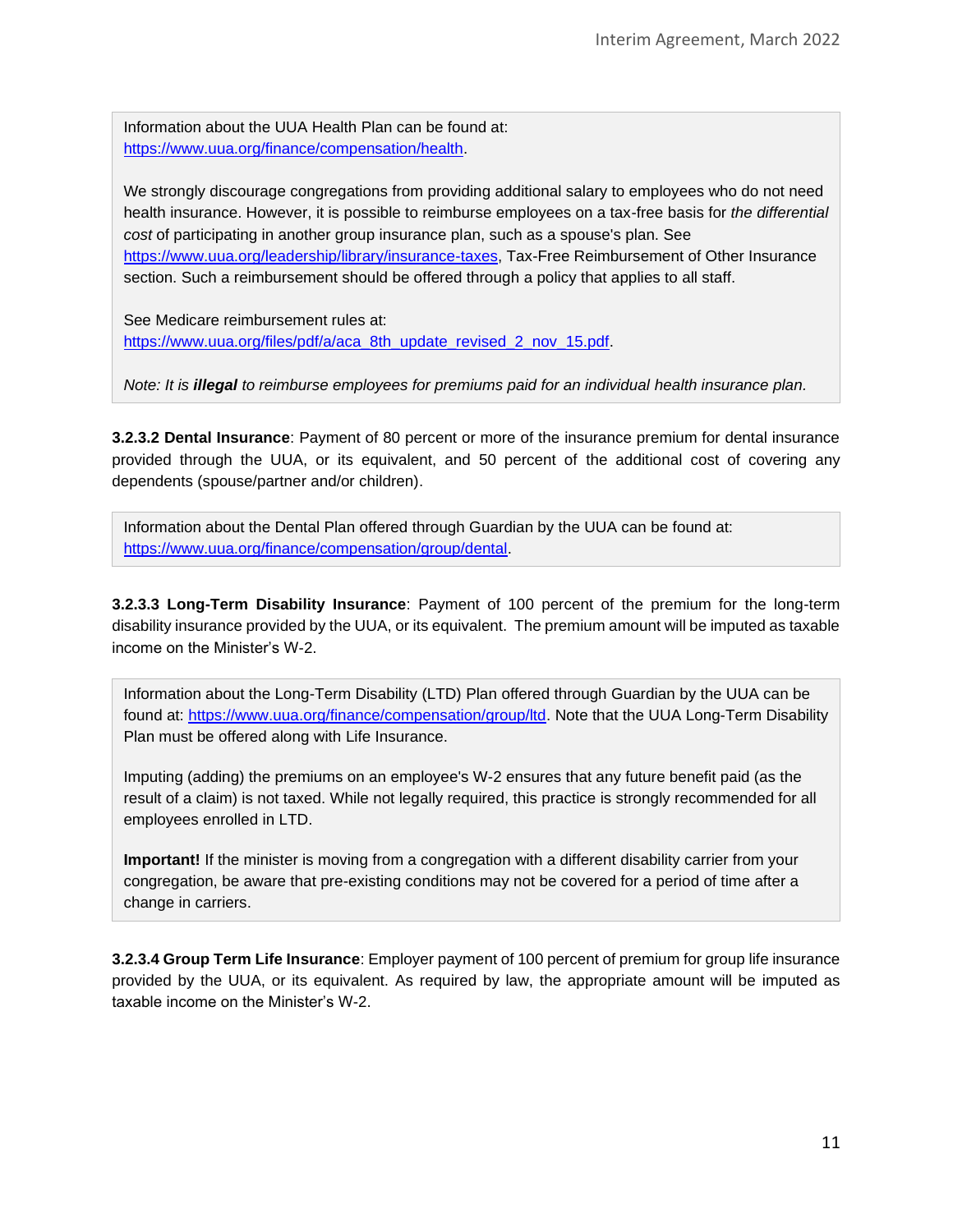Information about Life Insurance offered through Guardian by the UUA can be found at: [https://www.uua.org/finance/compensation/group/life.](https://www.uua.org/finance/compensation/group/life) For premiums and important taxation information, see: [https://www.uua.org/finance/compensation/group/life/premium-tax-info.](https://www.uua.org/finance/compensation/group/life/premium-tax-info) Note that the UUA Life Insurance must be offered along with Long-Term Disability.

**3.2.3.5 State Required Employee Insurance:** The Congregation will review and comply with its obligations to participate in other insurance programs required by state law including Workers Compensation.

Laws governing church participation in programs such as Unemployment Insurance and Short-term Disability vary from state to state. In most states, religious organizations are excluded from the state Unemployment Insurance program. Be sure to learn about the laws of your state.

**3.2.4 Professional and out-of-pocket expenses**: The Congregation will provide the greater of 10 percent of Salary and Housing or \$8,000 for professional expenses through an Accountable Expense Reimbursement Account developed jointly by the Minister, President, and Treasurer. Eligible expenses related to the Minister's ministry will be reimbursed from that account promptly upon submission of a timely reimbursement request.

- Appropriate documentation is needed for expenses exceeding \$\_\_\_\_\_ (must be no more than \$75).
- The Congregation will reimburse such expenses at the maximum rate allowed by the tax laws.
- Equipment purchased with these funds will be the property of the Congregation, although such items may be subsequently purchased by the Minister from the Congregation at the item's depreciated value or the depreciated value may be imputed as income on the Minister's paycheck.
- The Congregation and Interim Minister understand that IRS rules for Accountable Reimbursement Plans prohibit unused professional expenses from being shifted to salary.

Eligible expenses include, but are not limited to, ministry-related travel, automobile mileage, lodging, meals, incidentals, conference registration, UUMA and other professional dues, continuing education, clergy robes, books, periodicals, dues, and office equipment such as phones, computers, and printers.

IRS regulations specify that receipts must be provided for expenses over \$75. The congregation can choose a lower limit. We recommend setting a uniform reimbursement policy for all staff.

For more on professional expenses, see [https://www.uua.org/leadership/library/money](https://www.uua.org/leadership/library/money-matters/professional-expense)[matters/professional-expense.](https://www.uua.org/leadership/library/money-matters/professional-expense)

**3.3 Review of Compensation: If the Minister is not paid at recommended UUA standards,** the Board will review the Minister's salary, housing, and benefits annually, in consultation with any appropriate committee(s), taking into consideration such factors as merit, cost of living changes, benefit cost increases, UUA recommendations across the staff team, and the financial means of the Congregation. Such recommendations will be considered as a part of the normal budgeting process. An increase in the amount of compensation will not alter the other terms of this agreement.

**3.4 Intellectual Property:** All notes, research, sermons, audio and video recordings, and other products of the Minister's work will be the sole property of the Minister. During the time of this ministry, the Minister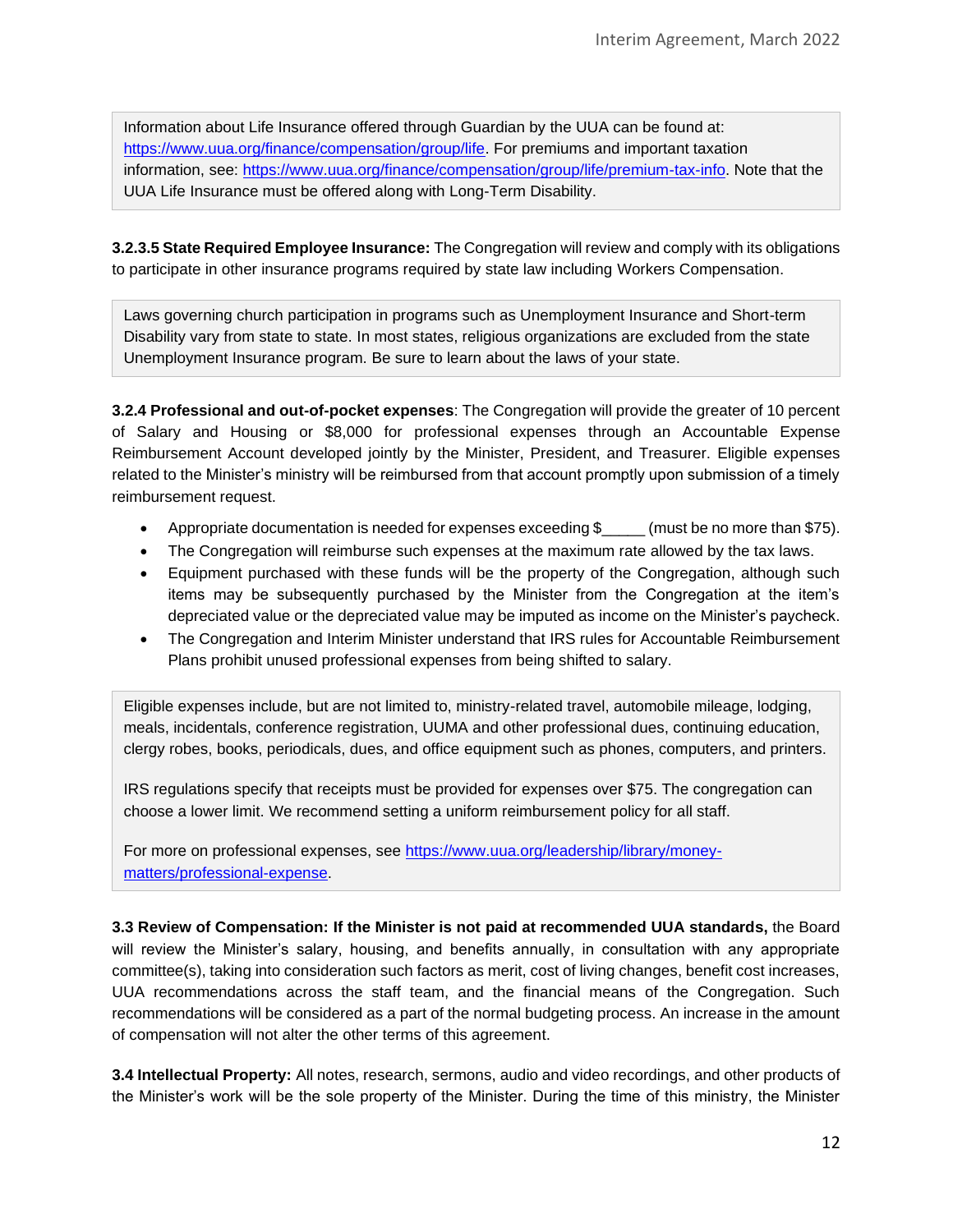grants to the Congregation a royalty-free, non-exclusive use of sermons and other public pieces created for the ministry.

The purpose of this clause is to supersede the legal default, which is that things created in the course of one's employment are the property of the employer. When the minister departs, the Congregation can ask for permission from the Minister to continue to use products of their work.

**3.5 Relocation/Moving Expenses:** The congregation will reimburse up to a maximum of \$10,000 in reasonable expenses associated with relocating the Interim Minister to the Congregation. All reimbursements and/or payments of moving expenses will be fully taxable under federal law and may be taxable under applicable state law.

Federal tax law dictates that any direct payment for, or reimbursement of, employee moving expenses between 2018 and 2025 is taxable income and must be reported on the Minister's W-2. The Minister must pay both income and self-employment taxes (15.3%) on this amount. To mitigate the tax burden, congregations are encouraged to "gross up" the moving expense by roughly 35% to cover this additional tax burden. (The gross-up amount is also taxable.)

**3.6 UUA Interim Minister's Training:** In addition to other employee-related expenses specified by this agreement, the Congregation will pay up to \$1,500 toward the tuition, room, and travel expenses of the cost of the UUA-sponsored Interim Minister's training or UUMA Interim Ministers' chapter meeting.

**3.7 Interim Ministry Sabbatical Fund:** In recognition and appreciation of the unique work of interim ministry, the Congregation will contribute \$1,000 to the UUA Interim Ministry Sabbatical Fund. Such payment will be made to the Office of Church Staff Finances.

Settled ministers earn one month of sabbatical for each year of service. Interim ministers are devoted to the challenging work of interim ministry, providing not only the full range of ministry, but assisting the congregation in preparing for the next chapter of its history. Many interims serve one or two years at a congregation and then begin again, having to move from location to location. Interims never earn the restorative time away which is a sabbatical. To address this problem, the UUA has established the Interim Ministry Sabbatical Fund. By pooling contributions from congregations served by interim ministers, this fund will enable accredited interim ministers to earn a paid sabbatical after serving as an interim for 6 to 8 years. Retaining qualified interim ministers eventually benefits most UU congregations.

**3.8 Review of Compensation:** The Interim Minister will consult with the Board and the Ministerial Search Committee on the proposed Settled Minister's salary, housing, and benefits. Such consultation will include trends in ministerial compensation and such other factors as the area's cost of living. This review will also take into consideration how current compensation for the Interim Minister and other staff compares to UUA Compensation Standards. As appropriate, the Interim Minister may request a consultation by a UUA Compensation Consultant to help the Congregation develop the compensation package for the incoming Minister and review salary and benefits for all staff.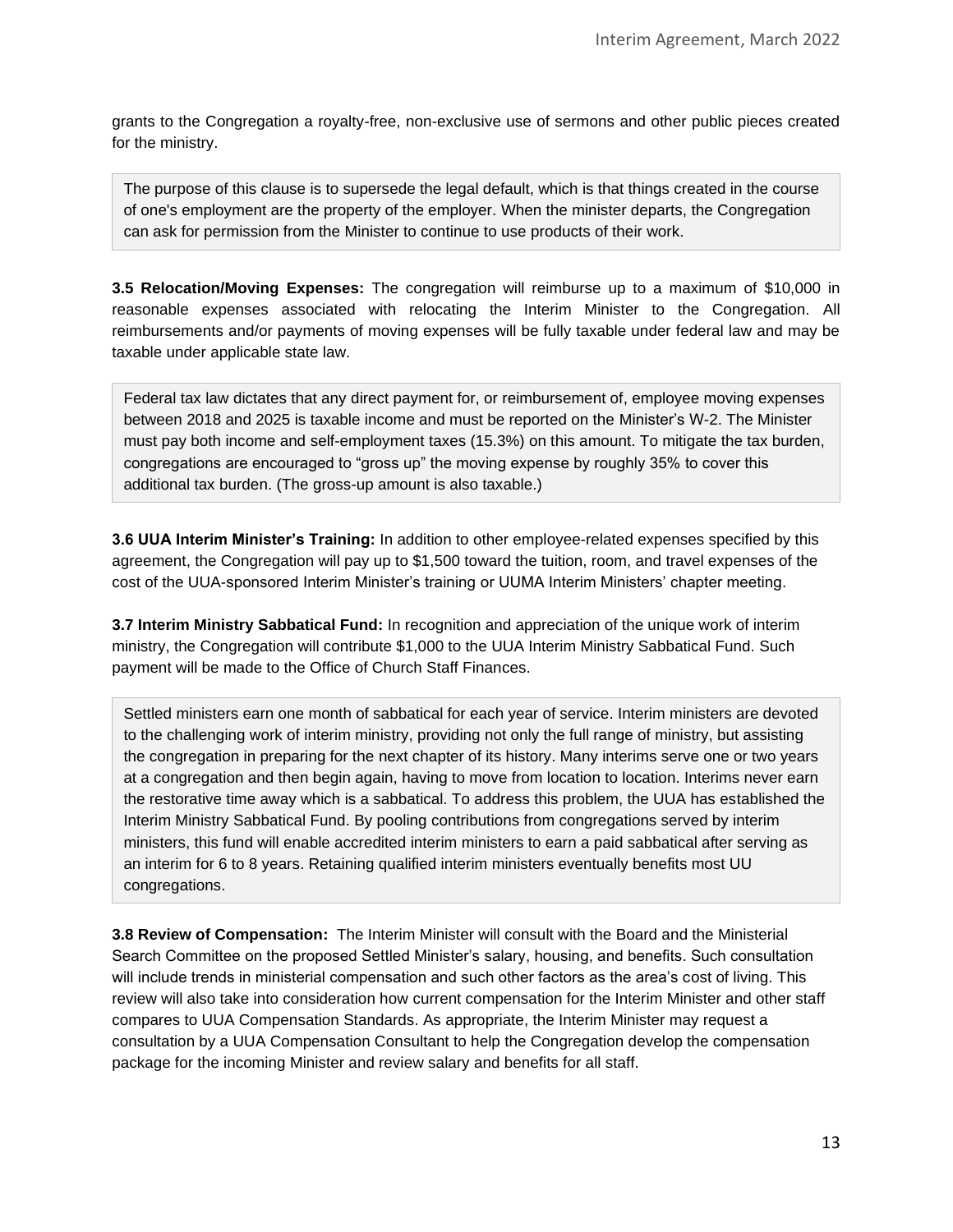During the search process, congregational leaders are often surprised to discover that the salary and benefit expectations are higher than the compensation paid to the previous ministers. Given the UU commitment to economic justice and fairness in the workplace, it is important for congregational leaders to review not only ministerial compensation, but the compensation offered all congregational staff. To find the UUA Compensation Consultant for your congregation, see [https://www.uua.org/leadership/library/compensation-consultants.](https://www.uua.org/leadership/library/compensation-consultants)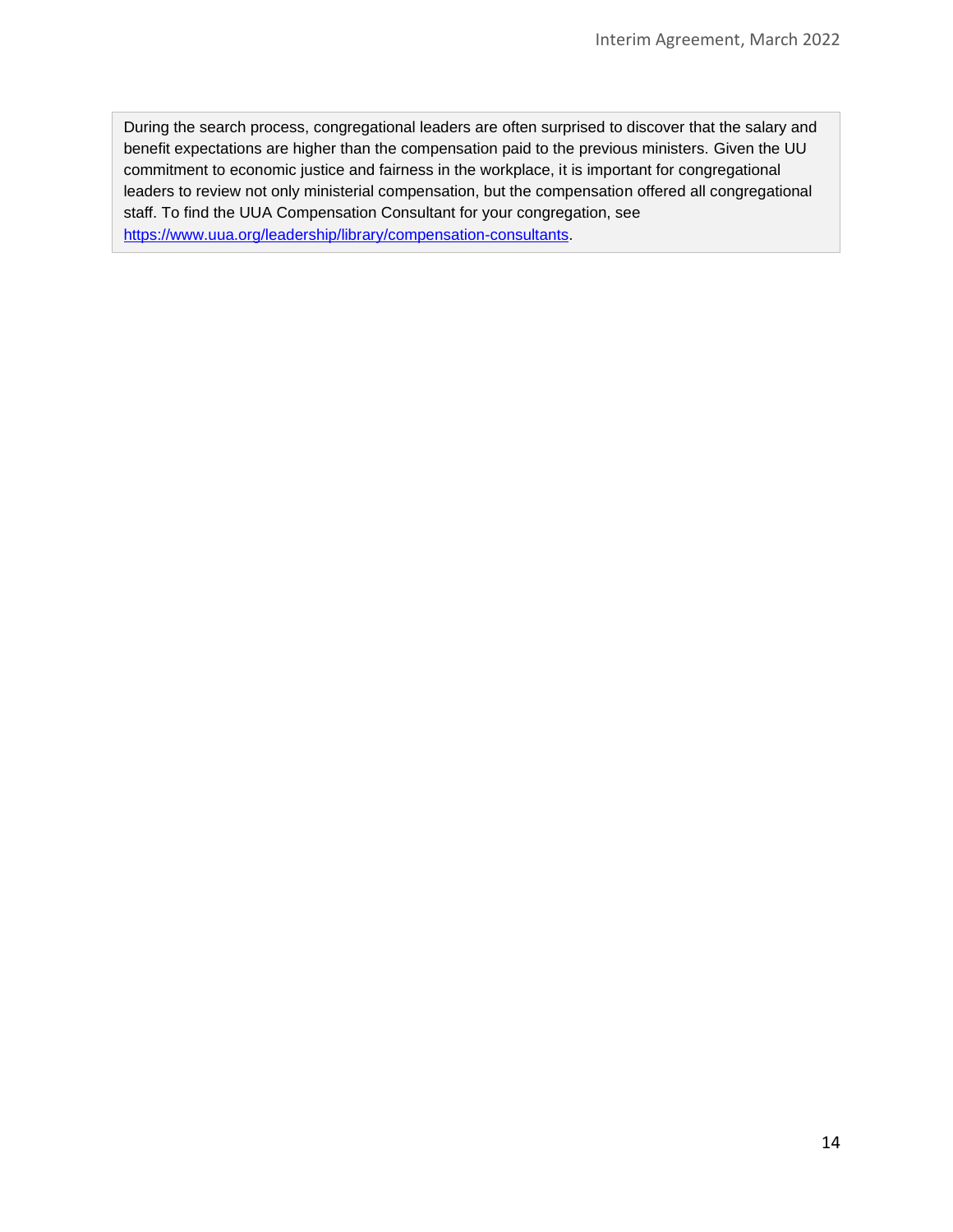#### **4.0 WORK WEEKS AND LEAVE PROVISIONS**

**4.1 Work Week:** The Minister is an exempt full-time professional and ministry is understood as a calling.

- The Minister and the Board will discuss the broad parameters of the Minister's schedule, understanding that the work of ministry is time-intensive and subject to unforeseen events.
- The Minister is responsible for monitoring their time to ensure an appropriate balance of work and time off.
- It is expected that the Minister will have, at a minimum, one day per week free of all Congregational responsibilities and one additional day devoted to study and writing wherein the Minister will be available only for emergencies.

In their multi-faceted roles, priorities are constantly shifting. Ministers often work evenings and spend time in ways less tangible such as addressing congregational problems. Pastoral and congregational crises can occur at any time including days off. Sufficient down-time is essential to maintaining personal health and professional sustainability. Ministers' work preferences vary widely. It is important for the Board and Minister to discuss work time expectations.

**4.2 Availability for Appointments:** The Minister will be available for appointments and will inform the Congregation of the way to schedule them.

**4.3 Study Leave:** In recognition that Ministers need extended time away from the stresses and demands of daily congregational life to deepen their calling and develop their skills, the Minister will have two weeks (or the equivalent number of working days) of study leave per year. The Minister is working during Study Leave. Should a Congregational emergency arise requiring the Minister's return from study leave, all reasonable costs of such return will be borne by the Congregation. Study leave is not paid out upon termination.

Study leave may include, but is not limited to, spiritual retreat, spiritual practices, continuing education, attending conferences and trainings, work-related reading and planning, study groups, writing, pilgrimage, or teaching/preaching at locations away from the minister's primary congregation. Attendance at General Assembly, regional UUA gatherings, UUMA Chapter Meetings and Ministry Days are not part of study leave as they are considered associational responsibilities. Seven consecutive days of leave, inclusive of the minister's regular day(s) off, constitute one full week of study leave. Ministers often choose to take study leave in increments of less than a full week. The two weeks can be broken out into an equivalent number of working days, e.g., 10 days for a 5-day workweek.

**4.4 Vacation:** The Minister will be relieved of all responsibilities for a total of six weeks (or the equivalent number of working days) per year. Earned, unused vacation time is paid out upon termination.

- Unused vacation can be carried over to the following year, but total vacation will be capped at 6 weeks in any given program year.
- Should a Congregational emergency arise requiring the Minister's return, all reasonable costs of such return will be borne by the Congregation.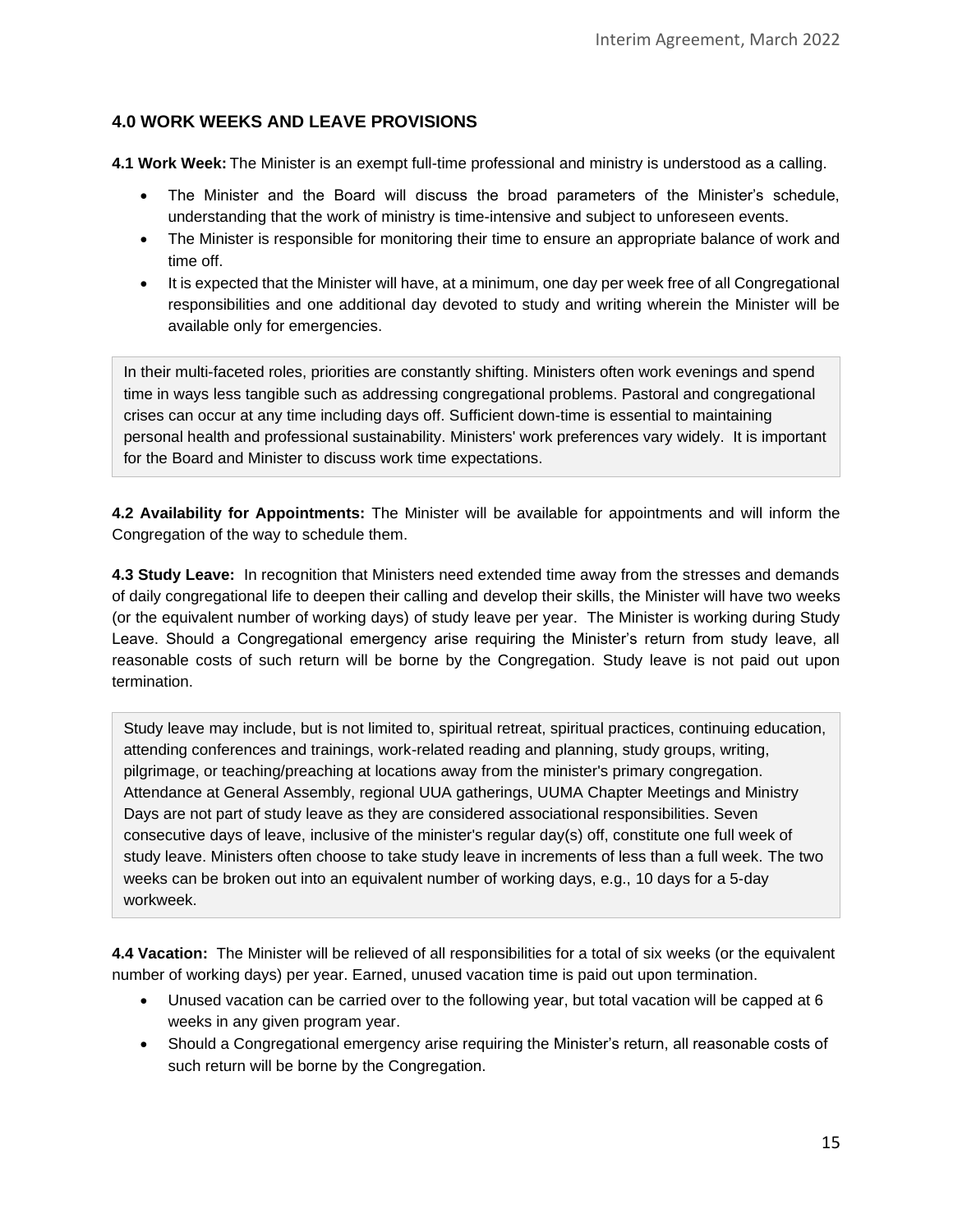Due to the time-consuming and exhausting tasks associated with moving, and the need to attend to one's permanent residence, interim ministers are provided with 6 weeks of vacation and 2 weeks of study leave (rather than the four + four for settled ministers). Note that some interim ministers may prefer to take 8 weeks of vacation in the last year of interim ministry, given relocation demands.

Seven consecutive days off, inclusive of the Minister's regular day(s) off, constitute one full week of vacation. Ministers often choose to take vacation in increments of less than a full week. The six weeks can be broken out into an equivalent number of working days, e.g., 30 days for a 5-day workweek.

Congregational personnel policies should stipulate when and how vacation time is earned.

**4.5 Holidays:** The Minister is entitled to Holidays (days off with pay) consistent with the personnel Policies of the Congregation. If the Minister is expected to work on a congregationally designated holiday or a holiday falls on the Minister's regularly scheduled day off, another day should be taken off within two weeks of the holiday.

Congregations are encouraged to develop policies which are respectful of cultural holidays that may be observed by their staff.

**4.6 Sick Leave**: The Minister will be credited with 10 sick days per calendar or fiscal year, on a prorated basis at the beginning of an initial partial year. Up to 10 days of accrued sick leave may be carried forward each year, but the balance may not exceed 20 days. Sick leave may be used for the Minister's illness or for the illness of a family member. Sick leave is not paid out upon termination.

Some states and localities have laws requiring sick leave time. Congregations should consult with their labor attorneys regarding particulars that may apply.

**4.7 Extended Medical Leave**: Should the Minister suffer an illness, injury, or disabling condition that continues after all accrued sick, vacation, and study leave has been exhausted, the Congregation will place the Minister on "Extended Medical Leave." Extended Medical Leave will not extend beyond the earlier of the commencement of long-term disability benefit or 90 days following the exhaustion of all sick, vacation, and study leave.

- During Extended Medical Leave, vacation, sick, and study leave do not accrue.
- The Congregation will continue to make contributions toward all employee benefits (health, dental, life, long term disability, retirement, and payment-in-lieu-of-FICA) as otherwise provided by this Agreement.
- The congregation will provide 75 percent or more of the Minister's salary and housing allowance.
- If the Minister recovers and is able to return to work full-time before the earlier of the 90-day period of Extended Medical Leave or the commencement of long-term disability benefits, the Congregation will retroactively pay the Minister the difference between 100 percent of salary and housing, payment-in-lieu-of-FICA, and retirement contribution and the amount already paid.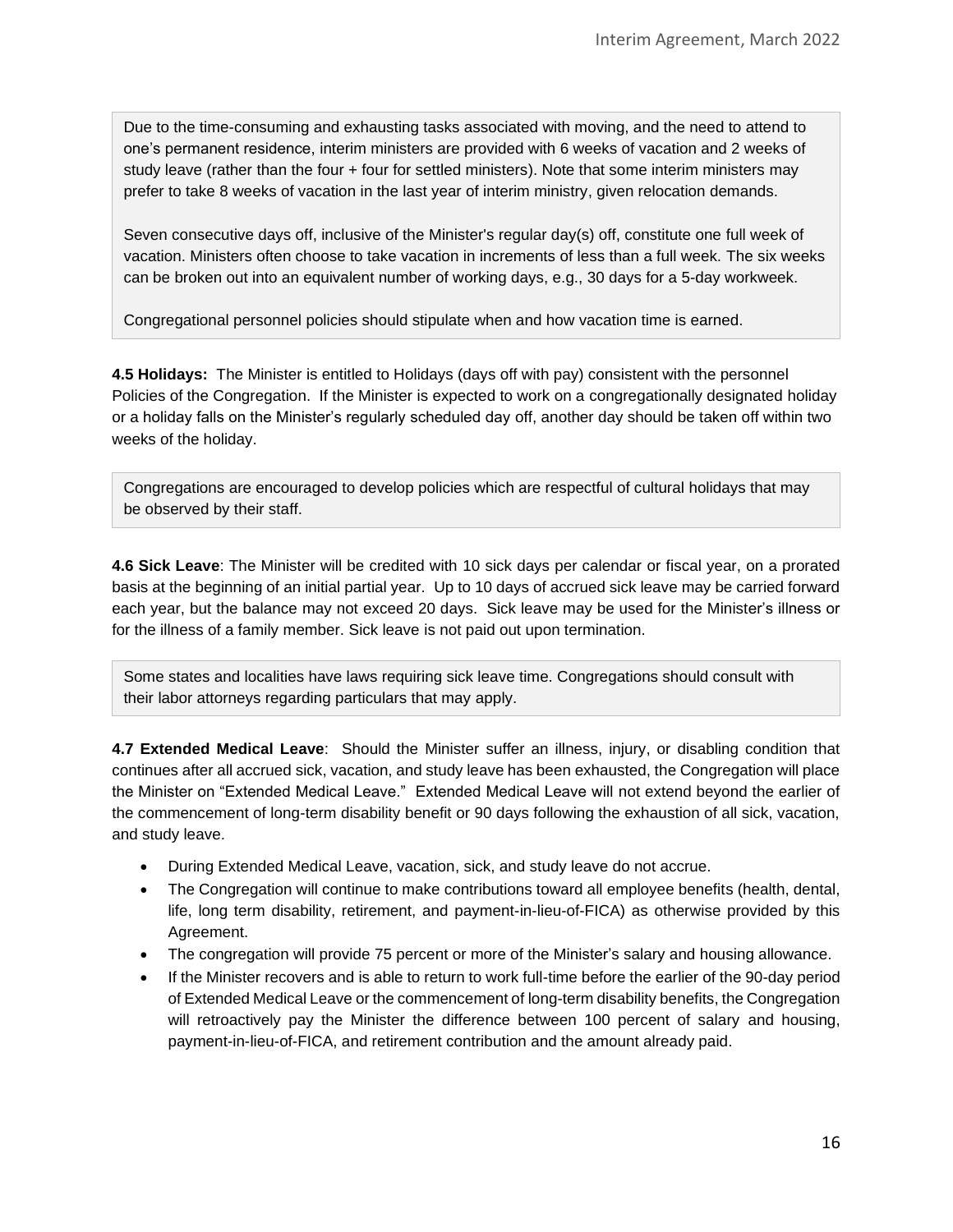For help finding coverage during your Minister's Extended Medical Leave, contact your regional staff and/or the Transitions Office.

See Section 5 for termination provisions.

**4.8 Parental Leave**: The Minister may take six weeks of paid parental leave after the birth or adoption of a child. In recognition of individual family needs, the Minister may take some or all of the parental leave prior to the birth/adoption of the child, following the birth/adoption of the child, or partially over an extended period of time during the year following the birth/adoption of the child. The Minister will be expected to communicate the dates of leave to the Board as far in advance as practical.

Given the limited duration of interim ministries, the recommended length of parental leave is only 6 weeks – half that recommended for settled ministries. Leave for family (below) is similarly reduced.

For help finding coverage during your minister's Extended Medical Leave, contact your regional staff and/or the Transitions Office.

**4.9 Leave for a Family Member**: The Minister may take up to four weeks of unpaid leave when needed to care for a family member (child, spouse/partner, parent, in-law, or other close family member) with a serious health condition. The Minister must use any accrued sick, study, and/or vacation time first. Once accrued paid time off is exhausted, the remaining leave will be unpaid. During periods of unpaid leave, the Congregation will continue to pay all insurance premiums; the minister will pay back their usual share of the premiums by check or payroll deduction within one month of their return. (There are no Retirement Plan contributions when there is no salary paid.)

**4.10 Bereavement Leave:** Upon the death of an immediate family member (spouse/partner, child, sibling, parent, or in-law), the Minister may take up to 10 days of paid leave. For the death of a family member outside the immediate family, the Minister may take up to 5 days of paid leave.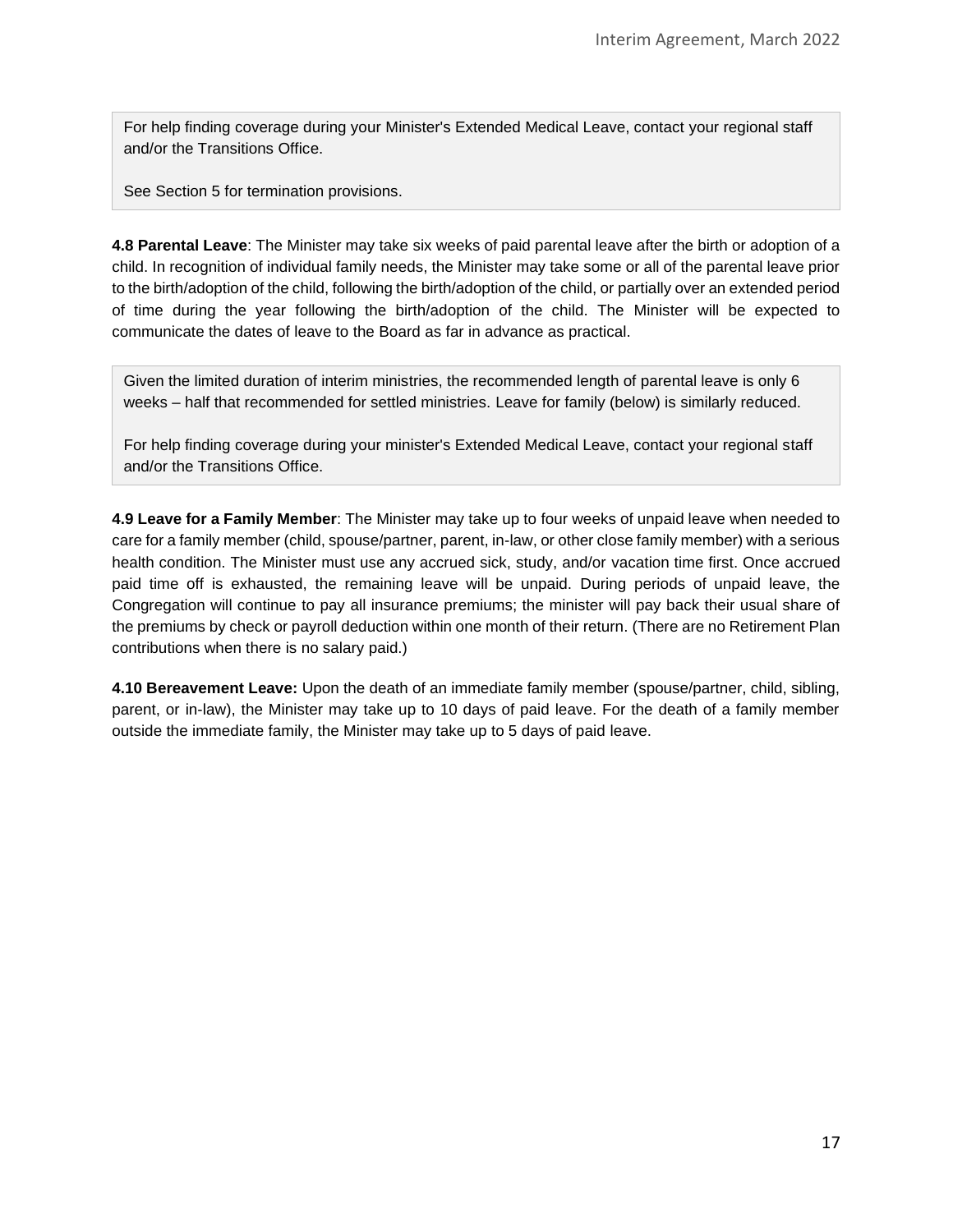## **5. EMPLOYMENT TERM AND TERMINATION**

UUA Congregational Life Staff should be consulted early in the process when leave or transition due to conflict, illness, or any other reason may be possible.

**Section 5.2 Resignation; Section 5.3 Termination Due to Death and Disability; and Section 5.5 Termination:** In determining the duration of benefits, Congregations are advised to consult with the UUA Office of Church Staff Finances since the rules of the various benefit plans (retirement, health, dental, life, and long-term disability) may limit or restrict the Congregation's ability to extend the benefit after termination of employment.

**5.1 Term:** The Minister will serve the Congregation for a one-year period beginning [date] and ending [date]. The Minister will not become a candidate for the Congregation's called ministry until at least three years have elapsed since the end of this interim ministry. Further, the Minister agrees not to serve the Congregation for more than two years without the approval of the UUA Transitions Director.

**5.2 Agreement Extension:** If the Board wishes to extend this agreement for a second year, the Board should notify the Interim Minister by March 1.

**5.3 Termination by Resignation or Retirement:** The Minister may terminate voluntarily by providing 120 days' notice in writing to the Chair of the Board; such termination will become effective at the end of the 120-day period or any mutually agreed upon longer period. The Minister will continue to perform all duties and to provide for an effective transfer of duties during that time. At its option and discretion, the Board may reduce or eliminate the 120-day notice period and provide pay in lieu of notice for duration of time period for which the notice is shortened or eliminated.

The rules of UUA benefit plans limit the Congregation's ability to extend benefits after termination. Contact the UUA Office of Church Staff Finances for guidance.

#### **5.4 Termination Due to Death or Disability**

UUA Congregational Life Staff should be consulted early in the process when leave or transition due to serious illness or disability is possible.

**5.4.1 Termination Due to Death:** Upon the Minister's death, the Minister's beneficiaries will be entitled to receive any death benefits to which Minister is entitled under any insurance plans. In the case of the UU Retirement Plan, participants are 100 percent vested, and beneficiary designations made by the participant are kept on file by the retirement plan Recordkeeper. Earned, unpaid salary and accrued vacation will be compensated in a manner consistent with state law.

**5.4.2 Termination Due to Disability:** In the event that the Minister is found eligible for long-term disability benefits and/or is absent from work or physically unable to perform duties at the conclusion of the Extended Medical Leave outlined in Section 4.7, the Congregation has the right to terminate the Minister's employment upon written notice to the Minister. The Minister will receive any long-term disability benefits to which the Minister is entitled under any insurance plans. The Congregation's payments for the Minister's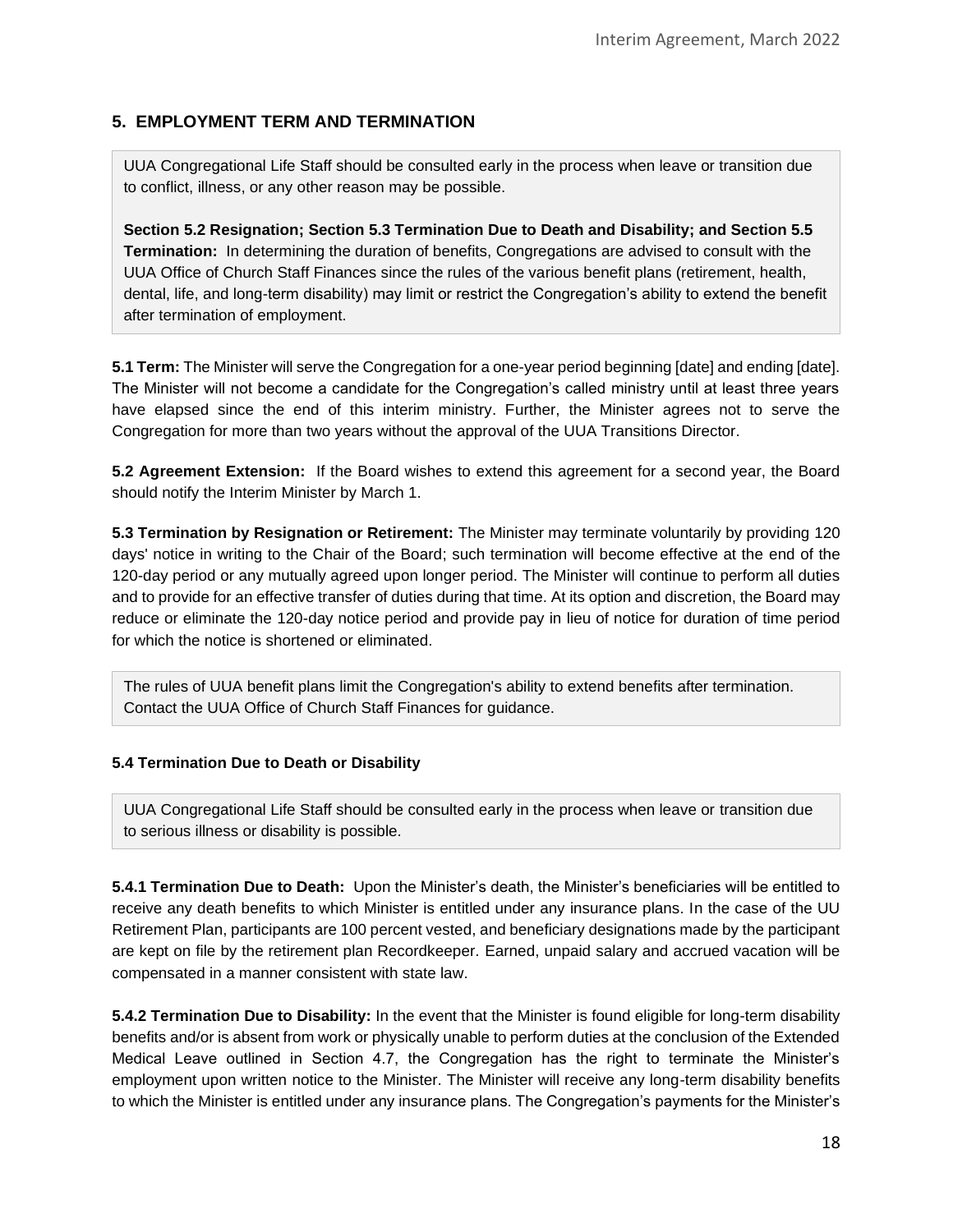benefits will cease immediately upon termination, but the Minister will receive any vested retirement benefits or insurance continuation rights provided by law, insurance contracts, or plan documents.

**5.4.3 [If the Congregation provides a Parsonage, add]: Parsonage upon Minister's Death or Termination Due to Disability.** In the event of the Minister's death, the parsonage will be available for continued use by the Minister's family for at least three months on the same financial terms as to the Minister. In case of a termination due to disability, as defined above in 5.3.2, the Minister may remain in the parsonage for three months following notice of termination.

**5.5 Administrative Leave/Suspension:** The Board may place the Minister on administrative leave, with pay at its discretion, to allow for an investigation of any complaints or concerns.

UUA Congregational Life Staff should be consulted early in the process when leave or transition due to conflict or misconduct is possible.

**5.5.1** If the personal or ethical behavior of the Minister results in the Minister being suspended from fellowship by the Ministerial Fellowship Committee, or charges filed by a law enforcement agency, then the Board may suspend the Minister from duties, with or without compensation, until the matter is resolved. If the suspension is without compensation, the Minister may use earned vacation. If the matter is resolved and the Minister is returned to service, then all leave time will be returned to the Minister, and the Minister will be fully compensated for any unpaid time.

#### **5.6 Termination by the Congregation**

**5.6.1 Negotiated Resignation:** The Board may negotiate the Minister's resignation. In exchange for a General Release of All Claims signed by the Minister, the Congregation will pay the financial equivalent of the Minister's unused vacation and continue the Minister's salary, housing, and the Congregation's contributions toward the Minister's insurance benefits, excluding professional expenses, for an additional four (4) months, or until the Minister has begun service in another comparable position, if sooner. The continuation of benefits is subject to the provisions of the various benefit plans.

UUA Congregational Life Staff should be consulted early in the process when leave or transition due to conflict or misconduct is possible.

A General Release of All Claims means that the Minister surrenders their right to sue or to recover any additional amount from the Congregation. Local legal counsel is advised.

Benefits, including Retirement Plan contributions, can continue during an administrative leave. Retirement Plan contributions are *not* permissible on severance pay. Contact the Office of Church Staff Finances regarding benefits continuation options.

**5.6.2 Dismissal with Reason:** The Minister may be dismissed by the board with less than 120 days' notice and without the severance payments described in this Agreement, if the Minister:

**5.6.2.1** is convicted of a felony unless arising from civil disobedience;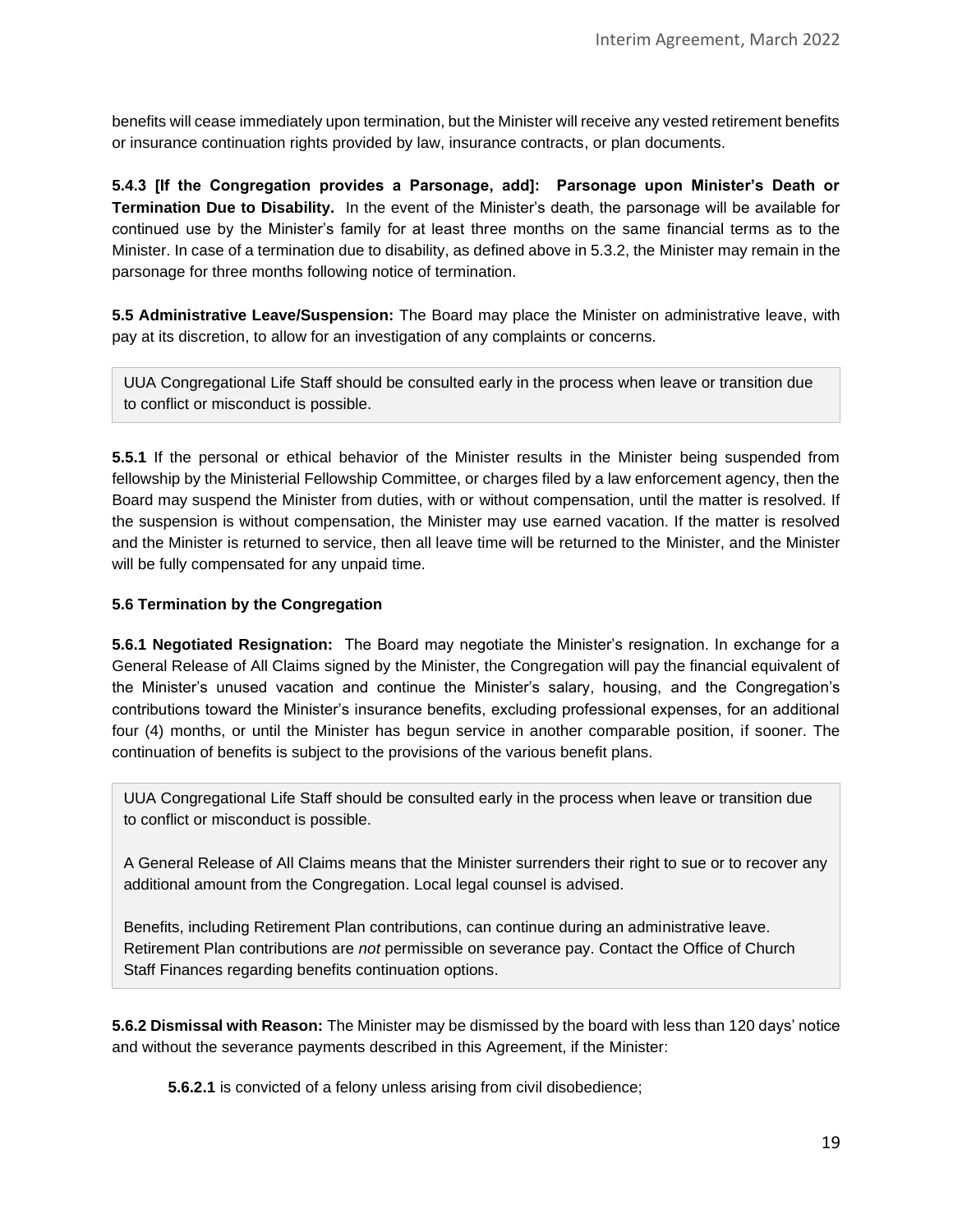**5.6.2.2** has their ministerial fellowship with the UUA terminated or suspended;

**5.6.2.3** is found by the Board of the Congregation to have engaged in one or more physically or sexually abusive acts toward any person.

**5.6.2.4** is determined by the Board to have seriously neglected the ministerial responsibilities under this Agreement, improperly used Congregational funds for personal gain, and/or to have engaged in activities that egregiously violate the UUMA guidelines. Appropriate UUA regional and/or headquarters staff will be consulted before dismissing a minister under the terms of this clause.

**5.7 Non-Disclosure/Confidentiality Clause:** No non-disclosure and/or confidentiality clause will be included in any negotiated agreement. The Congregation and the Minister agree that the circumstances leading up to a termination need to be understood during the subsequent period of interim ministry and discussed with prospective ministerial candidates.

When a difficult departure happens, it is best if all parties are allowed to share their experience. Either the congregation or the minister (or both) may feel they have been wronged in some way. For someone to be kept from speaking their truth is ultimately more harmful than helpful, and telling one's story can be part of the healing (on both sides). Regional staff and the Transitions Office want to get the best picture possible of how things went off track. UUMA Good Officers can support their colleague's well-being during a contentious departure by listening, witnessing, and offering perspective.

UUMA Guidelines outline appropriate behavior for a departing minister with respect to their communications with congregants. The lack of a confidentiality clause doesn't give the minister blanket permission to share their "side" with the congregation.

From UUMA Guidelines section IV.A.4, regarding future searches following a departure: "Ministers in search should be candid in presenting themselves, past problems and achievements, and the reasons for wanting to serve a new congregation. They should expect the congregation to be equally forthright in its presentation to candidates and potential candidates. Truthfulness is particularly important in the following matters: resources, number of members, financial position and activities, past problems and achievements. The congregation should be completely candid with reference to the previous minister's departure. The candidate should be equally candid."

**5.8 No Payment toward Benefits after Termination:** Following the Minister's employment termination under Section 5.5, the Minister shall not be entitled to any further pay or contributions toward any insurance or retirement benefits or accrual of earned time except in exchange for a general release of all claims or as required by law.

#### **6. DISPUTE RESOLUTION**

**6.1 Mediation:** The Interim Minister and the Board will seek to resolve any disputes concerning the interpretation or performance of this Agreement or its validity or termination in keeping with UUA Principles and values. In addition, either party may seek mediation over disputes related to job performance or identitybased discrimination. Either or both parties to this Agreement may request the assistance of the UUA